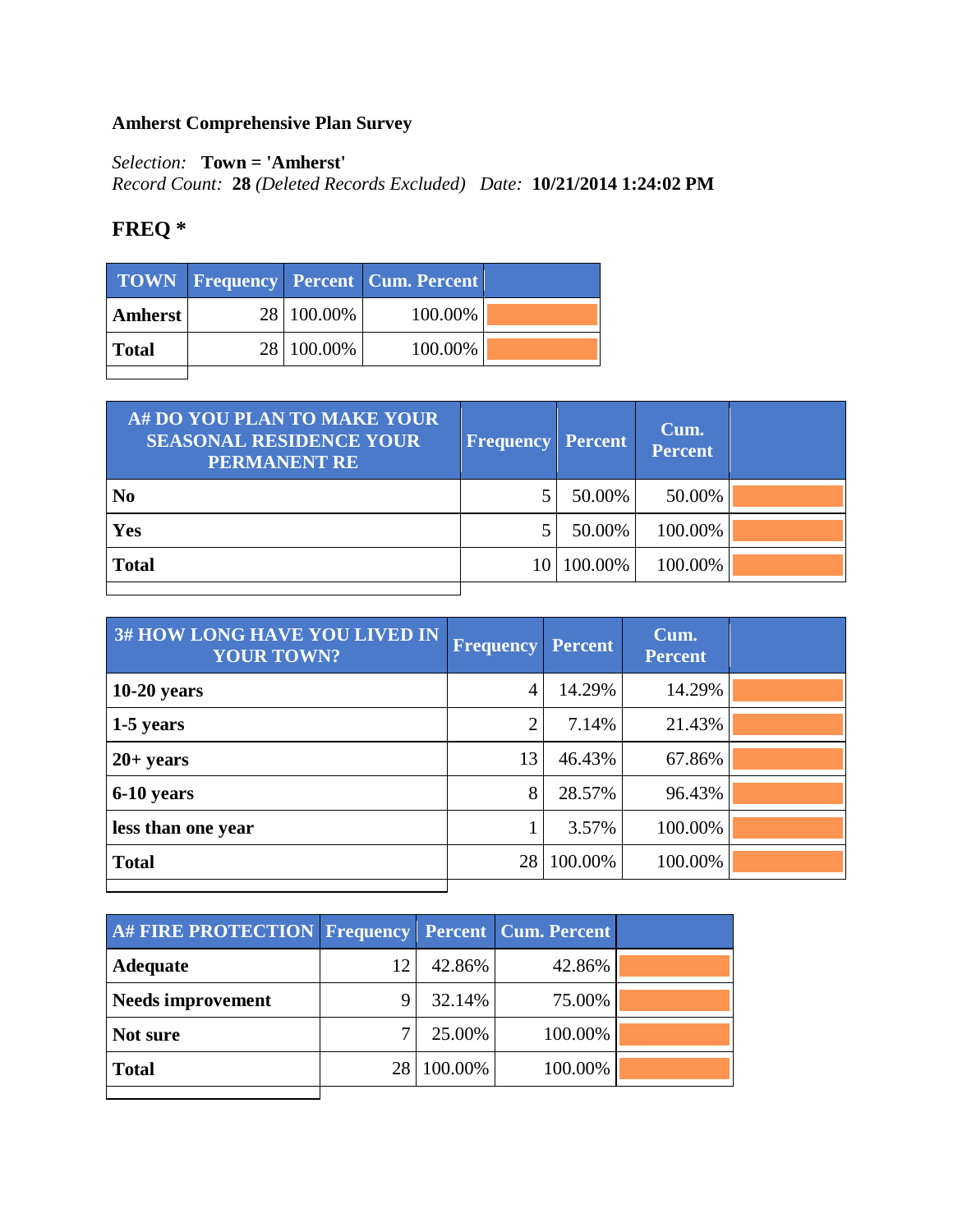| <b>WOULD YOU SUPPORT IMPROVING</b><br>OR EXPANDING THROUGH<br><b>INCREASED LOCAL</b> | <b>Frequency Percent</b> |            | Cum.<br><b>Percent</b> |  |
|--------------------------------------------------------------------------------------|--------------------------|------------|------------------------|--|
| N <sub>0</sub>                                                                       | 10                       | 43.48%     | 43.48%                 |  |
| Yes                                                                                  | 13                       | 56.52%     | 100.00%                |  |
| <b>Total</b>                                                                         |                          | 23 100.00% | 100.00%                |  |
|                                                                                      |                          |            |                        |  |

| <b>B#_RECREATIONAL FACILITIES Frequency Percent Cum. Percent</b> |    |            |         |  |
|------------------------------------------------------------------|----|------------|---------|--|
| <b>Adequate</b>                                                  | 19 | 67.86%     | 67.86%  |  |
| <b>Needs improvement</b>                                         |    | 17.86%     | 85.71%  |  |
| Not sure                                                         |    | 14.29%     | 100.00% |  |
| <b>Total</b>                                                     |    | 28 100.00% | 100.00% |  |
|                                                                  |    |            |         |  |

| <b>WOULD YOU SUPPORT IMPROVING</b><br>OR EXPANDING THROUGH<br><b>INCREASED LOCA1</b> | <b>Frequency Percent</b> |              | Cum.<br><b>Percent</b> |  |
|--------------------------------------------------------------------------------------|--------------------------|--------------|------------------------|--|
| N <sub>0</sub>                                                                       |                          | 80.95%       | 80.95%                 |  |
| Yes                                                                                  | 4                        | 19.05%       | 100.00%                |  |
| <b>Total</b>                                                                         |                          | 21   100.00% | 100.00%                |  |
|                                                                                      |                          |              |                        |  |

| <b>C#_AMBULANCE   Frequency   Percent   Cum. Percent</b> |    |            |         |  |
|----------------------------------------------------------|----|------------|---------|--|
| <b>Adequate</b>                                          | 17 | 60.71%     | 60.71%  |  |
| Needs improvement                                        |    | 14.29%     | 75.00%  |  |
| Not sure                                                 |    | 25.00%     | 100.00% |  |
| <b>Total</b>                                             |    | 28 100.00% | 100.00% |  |

| <b>WOULD YOU SUPPORT IMPROVING</b><br>OR EXPANDING THROUGH<br><b>INCREASED LOCA2</b> | <b>Frequency Percent</b> |        | Cum.<br><b>Percent</b> |  |
|--------------------------------------------------------------------------------------|--------------------------|--------|------------------------|--|
| No.                                                                                  | 15 I                     | 71.43% | 71.43%                 |  |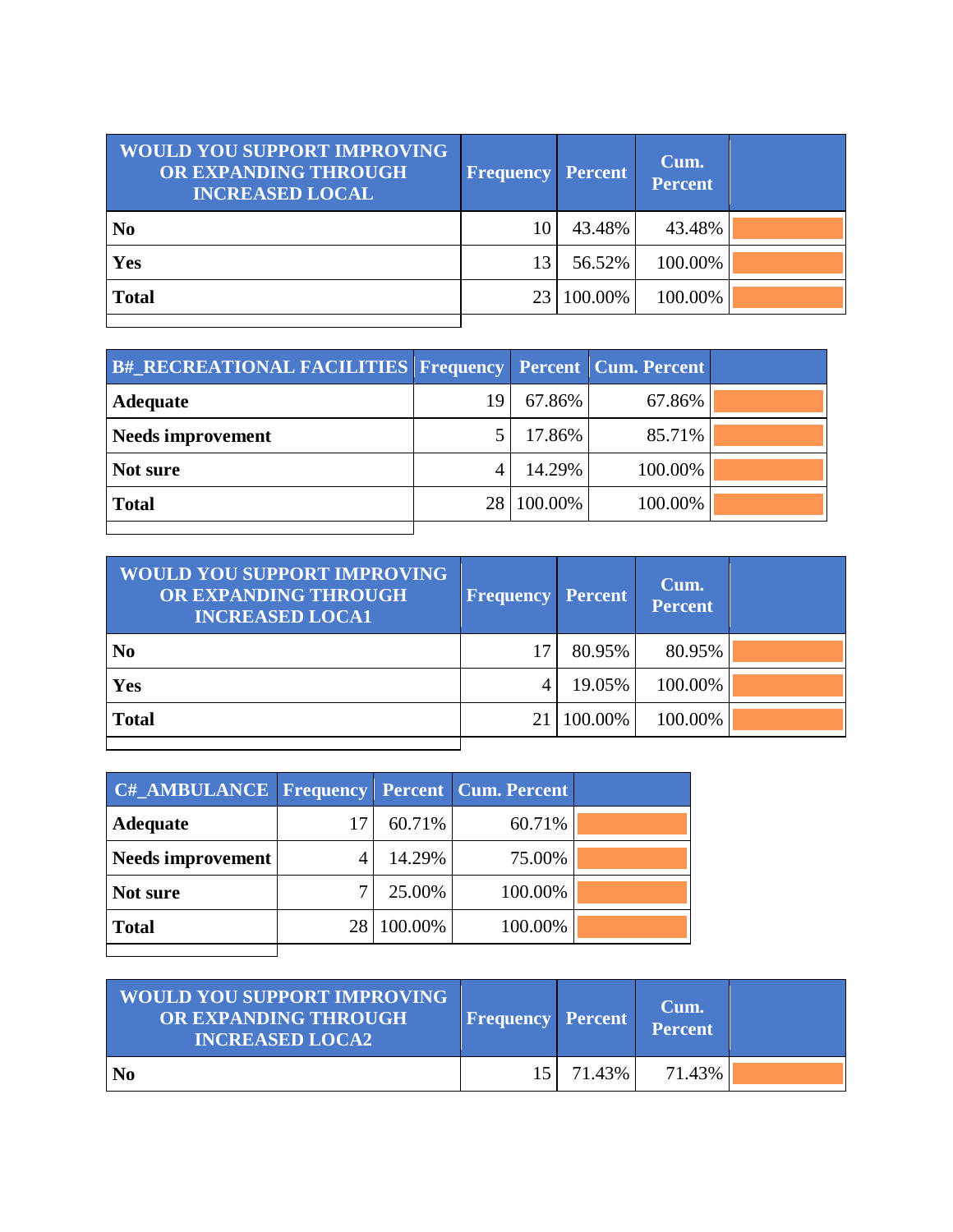| Yes          | 6 |              | 28.57%   100.00% |  |
|--------------|---|--------------|------------------|--|
| <b>Total</b> |   | 21   100.00% | 100.00%          |  |
|              |   |              |                  |  |

| D# ROAD MAINTENANCE   Frequency   Percent   Cum. Percent |    |         |         |  |
|----------------------------------------------------------|----|---------|---------|--|
| <b>Adequate</b>                                          | 19 | 67.86%  | 67.86%  |  |
| <b>Needs improvement</b>                                 |    | 21.43%  | 89.29%  |  |
| Not sure                                                 | 2  | 10.71%  | 100.00% |  |
| <b>Total</b>                                             |    | 100.00% | 100.00% |  |
|                                                          |    |         |         |  |

| <b>WOULD YOU SUPPORT IMPROVING</b><br>OR EXPANDING THROUGH<br><b>INCREASED LOCA3</b> | <b>Frequency</b> | <b>Percent</b> | Cum.<br><b>Percent</b> |  |
|--------------------------------------------------------------------------------------|------------------|----------------|------------------------|--|
| N <sub>0</sub>                                                                       | 12               | 57.14%         | 57.14%                 |  |
| <b>Yes</b>                                                                           | Q                | 42.86%         | 100.00%                |  |
| <b>Total</b>                                                                         | 21               | 100.00%        | 100.00%                |  |
|                                                                                      |                  |                |                        |  |

| <b>E# SNOW REMOVAL/SANDING Frequency Percent Cum. Percent</b> |    |         |         |  |
|---------------------------------------------------------------|----|---------|---------|--|
| <b>Adequate</b>                                               |    | 75.00%  | 75.00%  |  |
| <b>Needs improvement</b>                                      |    | 10.71%  | 85.71%  |  |
| Not sure                                                      |    | 14.29%  | 100.00% |  |
| <b>Total</b>                                                  | 28 | 100.00% | 100.00% |  |
|                                                               |    |         |         |  |

| <b>WOULD YOU SUPPORT IMPROVING</b><br>OR EXPANDING THROUGH<br><b>INCREASED LOCA4</b> | <b>Frequency</b> | <b>Percent</b> | Cum.<br><b>Percent</b> |  |
|--------------------------------------------------------------------------------------|------------------|----------------|------------------------|--|
| N <sub>0</sub>                                                                       | 14               | 73.68%         | 73.68%                 |  |
| Yes                                                                                  |                  | 26.32%         | 100.00%                |  |
| <b>Total</b>                                                                         | 19               | 100.00%        | 100.00%                |  |

**F# PUBLIC SCHOOLS Frequency Percent Cum. Percent**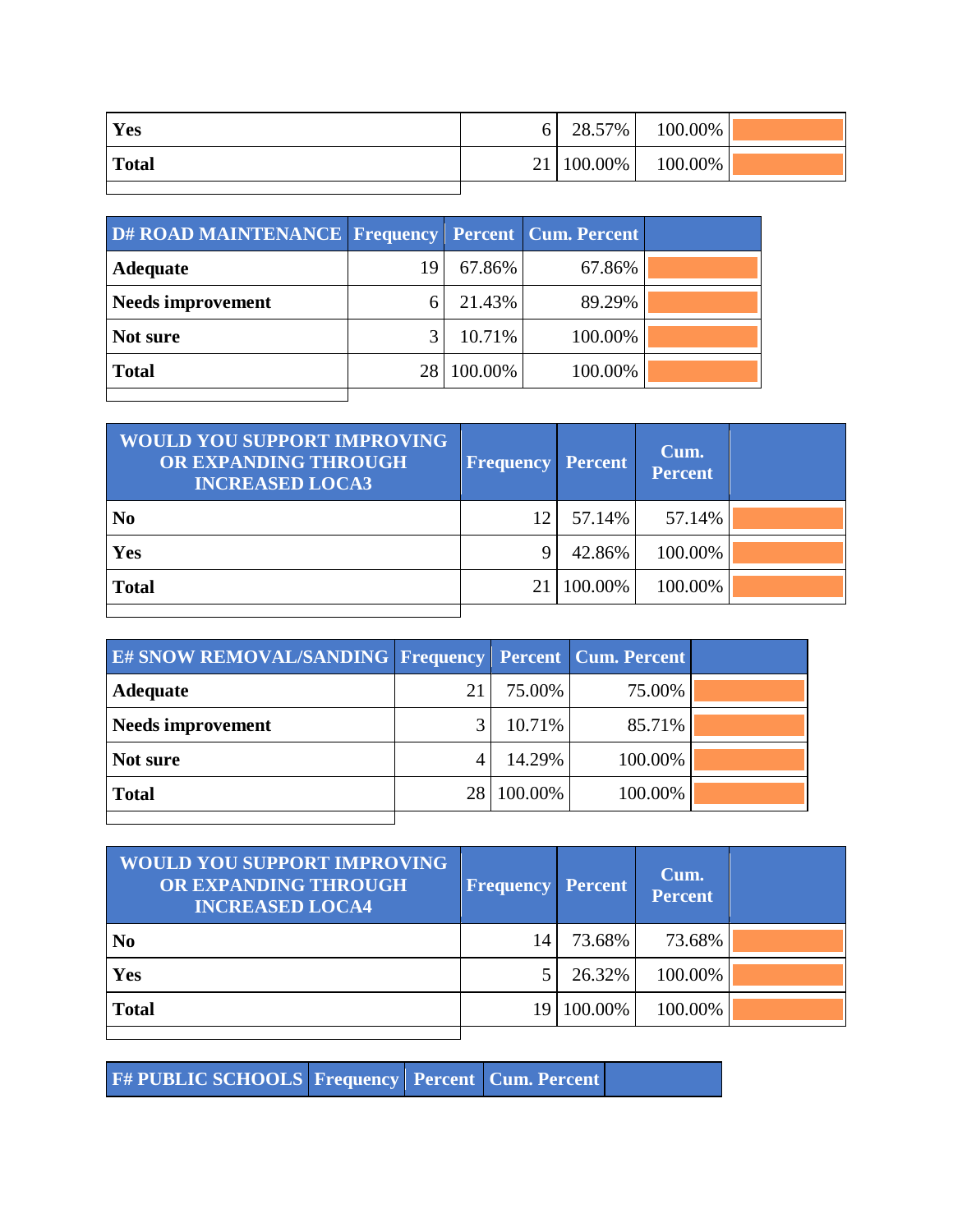| <b>Adequate</b>          | 18 | 64.29%     | 64.29%  |  |
|--------------------------|----|------------|---------|--|
| <b>Needs improvement</b> |    | 7.14%      | 71.43%  |  |
| Not sure                 |    | 28.57%     | 100.00% |  |
| <b>Total</b>             |    | 28 100.00% | 100.00% |  |
|                          |    |            |         |  |

| <b>WOULD YOU SUPPORT IMPROVING</b><br>OR EXPANDING THROUGH<br><b>INCREASED LOCA5</b> | <b>Frequency Percent</b> |              | Cum.<br><b>Percent</b> |  |
|--------------------------------------------------------------------------------------|--------------------------|--------------|------------------------|--|
| N <sub>0</sub>                                                                       | 10                       | 50.00%       | 50.00%                 |  |
| <b>Yes</b>                                                                           | 10                       | 50.00%       | 100.00%                |  |
| <b>Total</b>                                                                         |                          | 20   100.00% | 100.00%                |  |

| <b>G#POLICE PROTECTION Frequency Percent Cum. Percent</b> |    |         |         |  |
|-----------------------------------------------------------|----|---------|---------|--|
| <b>Adequate</b>                                           |    | 46.43%  | 46.43%  |  |
| <b>Needs improvement</b>                                  |    | 32.14%  | 78.57%  |  |
| Not sure                                                  |    | 21.43%  | 100.00% |  |
| <b>Total</b>                                              | 28 | 100.00% | 100.00% |  |
|                                                           |    |         |         |  |

| <b>WOULD YOU SUPPORT IMPROVING</b><br>OR EXPANDING THROUGH<br><b>INCREASED LOCA6</b> | <b>Frequency Percent</b> |            | Cum.<br><b>Percent</b> |  |
|--------------------------------------------------------------------------------------|--------------------------|------------|------------------------|--|
| N <sub>0</sub>                                                                       | 13                       | 65.00%     | 65.00%                 |  |
| Yes                                                                                  | 7                        | 35.00%     | 100.00%                |  |
| <b>Total</b>                                                                         |                          | 20 100.00% | 100.00%                |  |

| H# CODE ENFORCEMENT Frequency Percent Cum. Percent |    |         |         |  |
|----------------------------------------------------|----|---------|---------|--|
| <b>Adequate</b>                                    | 14 | 50.00%  | 50.00%  |  |
| <b>Needs improvement</b>                           |    | 28.57%  | 78.57%  |  |
| Not sure                                           |    | 21.43%  | 100.00% |  |
| <b>Total</b>                                       |    | 100.00% | 100.00% |  |
|                                                    |    |         |         |  |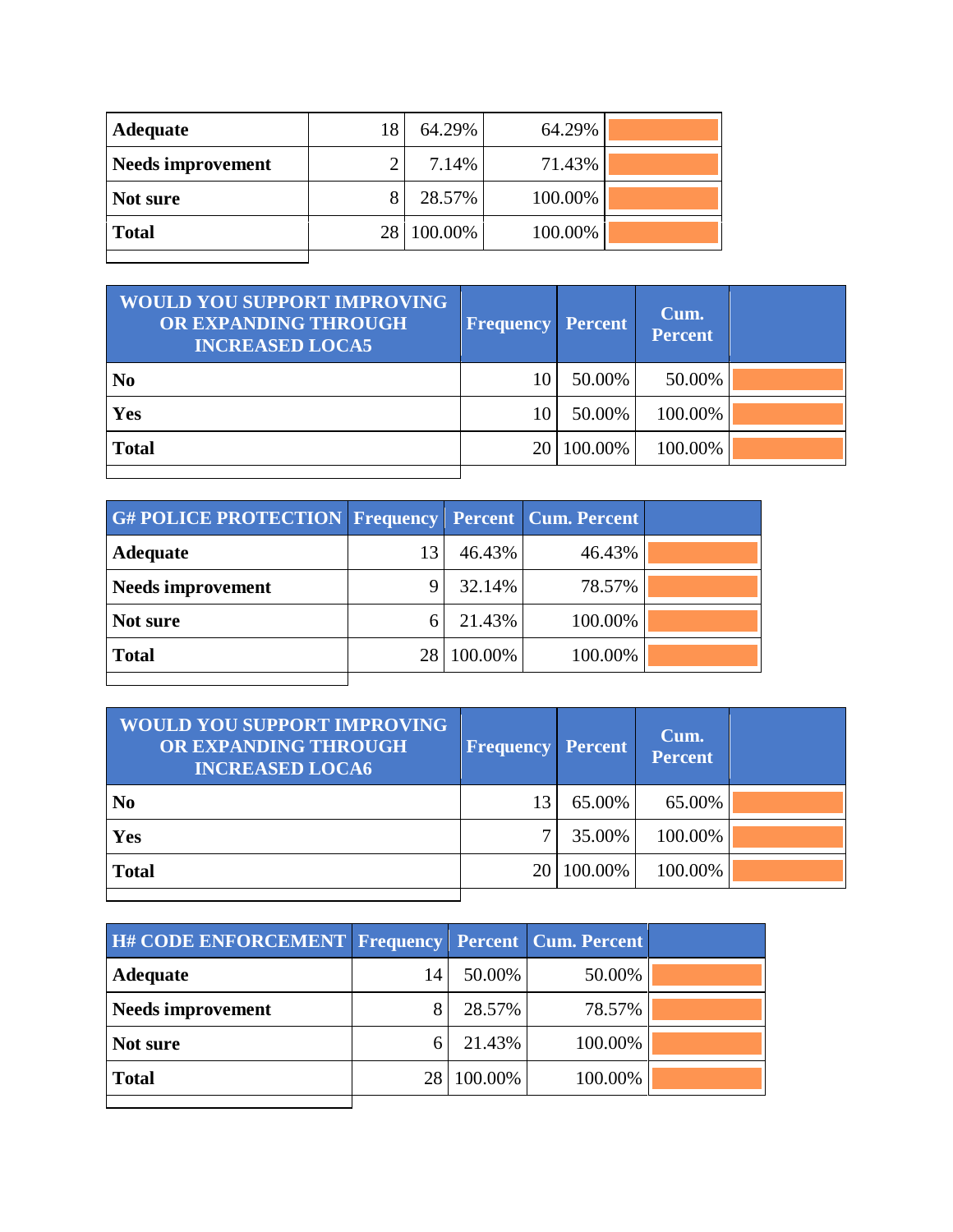| <b>WOULD YOU SUPPORT IMPROVING</b><br>OR EXPANDING THROUGH<br><b>INCREASED LOCA7</b> | <b>Frequency Percent</b> |              | Cum.<br><b>Percent</b> |  |
|--------------------------------------------------------------------------------------|--------------------------|--------------|------------------------|--|
| N <sub>0</sub>                                                                       | 15 <sub>l</sub>          | 75.00%       | 75.00%                 |  |
| Yes                                                                                  |                          | 25.00%       | 100.00%                |  |
| <b>Total</b>                                                                         |                          | 20   100.00% | 100.00%                |  |
|                                                                                      |                          |              |                        |  |

| I# PUBLIC ACCESS TO SHORE Frequency Percent Cum. Percent |         |         |  |
|----------------------------------------------------------|---------|---------|--|
| <b>Adequate</b>                                          | 64.29%  | 64.29%  |  |
| <b>Needs improvement</b>                                 | 10.71%  | 75.00%  |  |
| Not sure                                                 | 25.00%  | 100.00% |  |
| <b>Total</b>                                             | 100.00% | 100.00% |  |
|                                                          |         |         |  |

| <b>WOULD YOU SUPPORT IMPROVING</b><br><b>OR EXPANDING THROUGH</b><br><b>INCREASED LOCA8</b> | <b>Frequency</b> | <b>Percent</b> | Cum.<br><b>Percent</b> |  |
|---------------------------------------------------------------------------------------------|------------------|----------------|------------------------|--|
| N <sub>0</sub>                                                                              | 16               | 76.19%         | 76.19%                 |  |
| <b>Yes</b>                                                                                  |                  | 23.81%         | 100.00%                |  |
| <b>Total</b>                                                                                |                  | 100.00%        | 100.00%                |  |
|                                                                                             |                  |                |                        |  |

| <b>J# LIBRARY</b>        |                 |         | <b>Frequency Percent Cum. Percent</b> |  |
|--------------------------|-----------------|---------|---------------------------------------|--|
| <b>Adequate</b>          | 14              | 50.00%  | 50.00%                                |  |
| <b>Needs improvement</b> |                 | 7.14%   | 57.14%                                |  |
| Not sure                 | 12              | 42.86%  | 100.00%                               |  |
| <b>Total</b>             | 28 <sub>1</sub> | 100.00% | 100.00%                               |  |

| <b>WOULD YOU SUPPORT IMPROVING</b><br>OR EXPANDING THROUGH<br><b>INCREASED LOCA9</b> | <b>Frequency Percent</b> |        | Cum.<br><b>Percent</b> |  |
|--------------------------------------------------------------------------------------|--------------------------|--------|------------------------|--|
| - No                                                                                 |                          | 80.95% | 80.95%                 |  |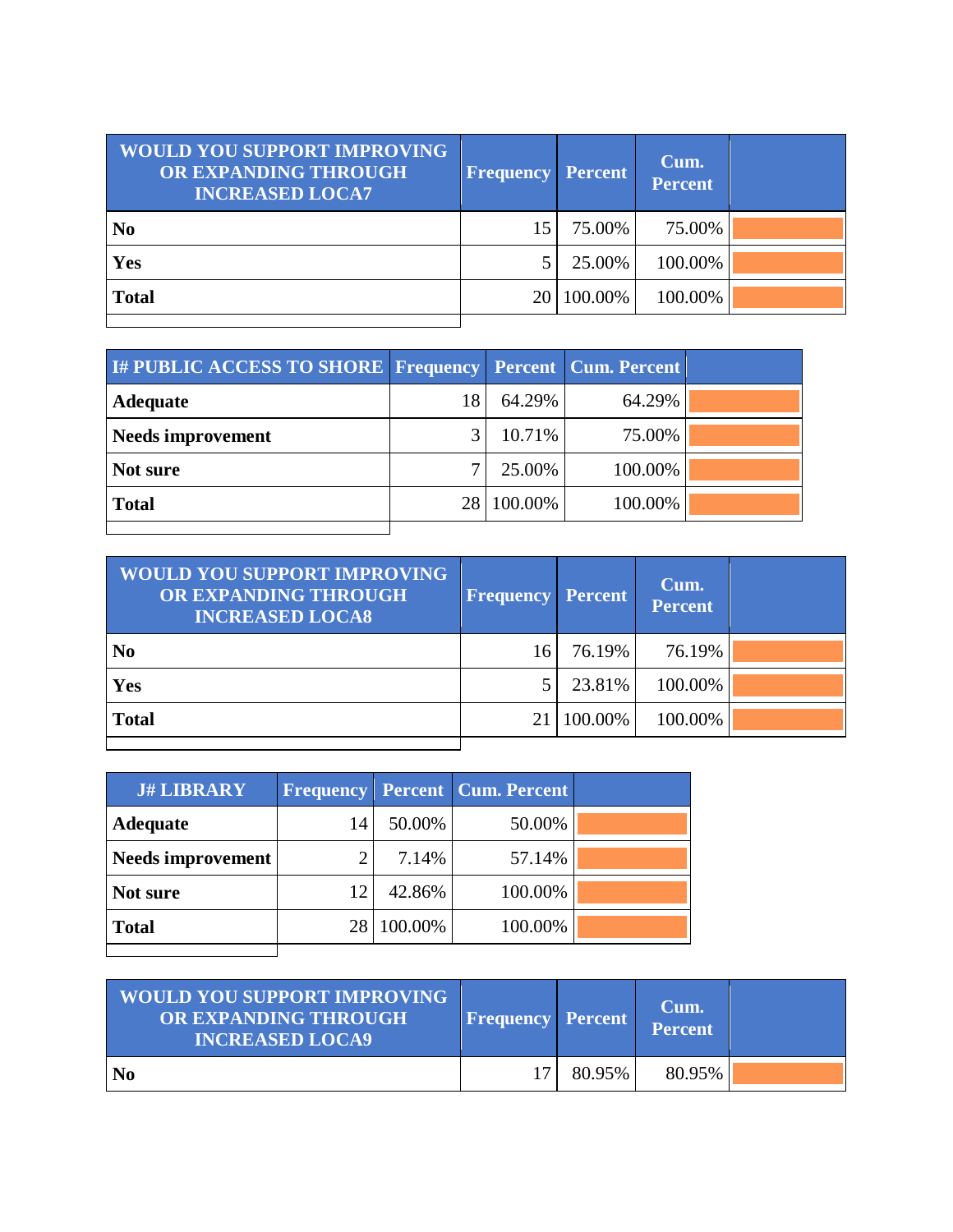| Yes          | 4 | $19.05\%$    | 100.00% |  |
|--------------|---|--------------|---------|--|
| <b>Total</b> |   | 21   100.00% | 100.00% |  |
|              |   |              |         |  |

| <b>K#TOWN OFFICE Frequency Percent Cum. Percent</b> |    |         |         |  |
|-----------------------------------------------------|----|---------|---------|--|
| <b>Adequate</b>                                     | 20 | 71.43%  | 71.43%  |  |
| <b>Needs improvement</b>                            |    | 21.43%  | 92.86%  |  |
| Not sure                                            |    | 7.14%   | 100.00% |  |
| <b>Total</b>                                        | 28 | 100.00% | 100.00% |  |
|                                                     |    |         |         |  |

| <b>WOULD YOU SUPPORT IMPROVING</b><br>OR EXPANDING THROUGH<br><b>INCREASED LOC10</b> | <b>Frequency</b> | <b>Percent</b> | Cum.<br><b>Percent</b> |  |
|--------------------------------------------------------------------------------------|------------------|----------------|------------------------|--|
| N <sub>0</sub>                                                                       | 16               | 80.00%         | 80.00%                 |  |
| Yes                                                                                  | 4                | 20.00%         | 100.00%                |  |
| <b>Total</b>                                                                         | 20               | 100.00%        | 100.00%                |  |
|                                                                                      |                  |                |                        |  |

| L# SOLID WASTE DISPOSAL Frequency Percent Cum. Percent |    |         |         |  |
|--------------------------------------------------------|----|---------|---------|--|
| Adequate                                               | 21 | 75.00%  | 75.00%  |  |
| <b>Needs improvement</b>                               |    | 10.71%  | 85.71%  |  |
| Not sure                                               |    | 14.29%  | 100.00% |  |
| <b>Total</b>                                           | 28 | 100.00% | 100.00% |  |
|                                                        |    |         |         |  |

| <b>WOULD YOU SUPPORT IMPROVING</b><br>OR EXPANDING THROUGH<br><b>INCREASED LOC11</b> | <b>Frequency</b> | <b>Percent</b> | Cum.<br><b>Percent</b> |  |
|--------------------------------------------------------------------------------------|------------------|----------------|------------------------|--|
| N <sub>0</sub>                                                                       |                  | 77.27%         | 77.27%                 |  |
| Yes                                                                                  |                  | 22.73%         | 100.00%                |  |
| <b>Total</b>                                                                         |                  | 22 100.00%     | 100.00%                |  |

**M# COMPREHENSIVE PLAN Frequency Percent Cum. Percent**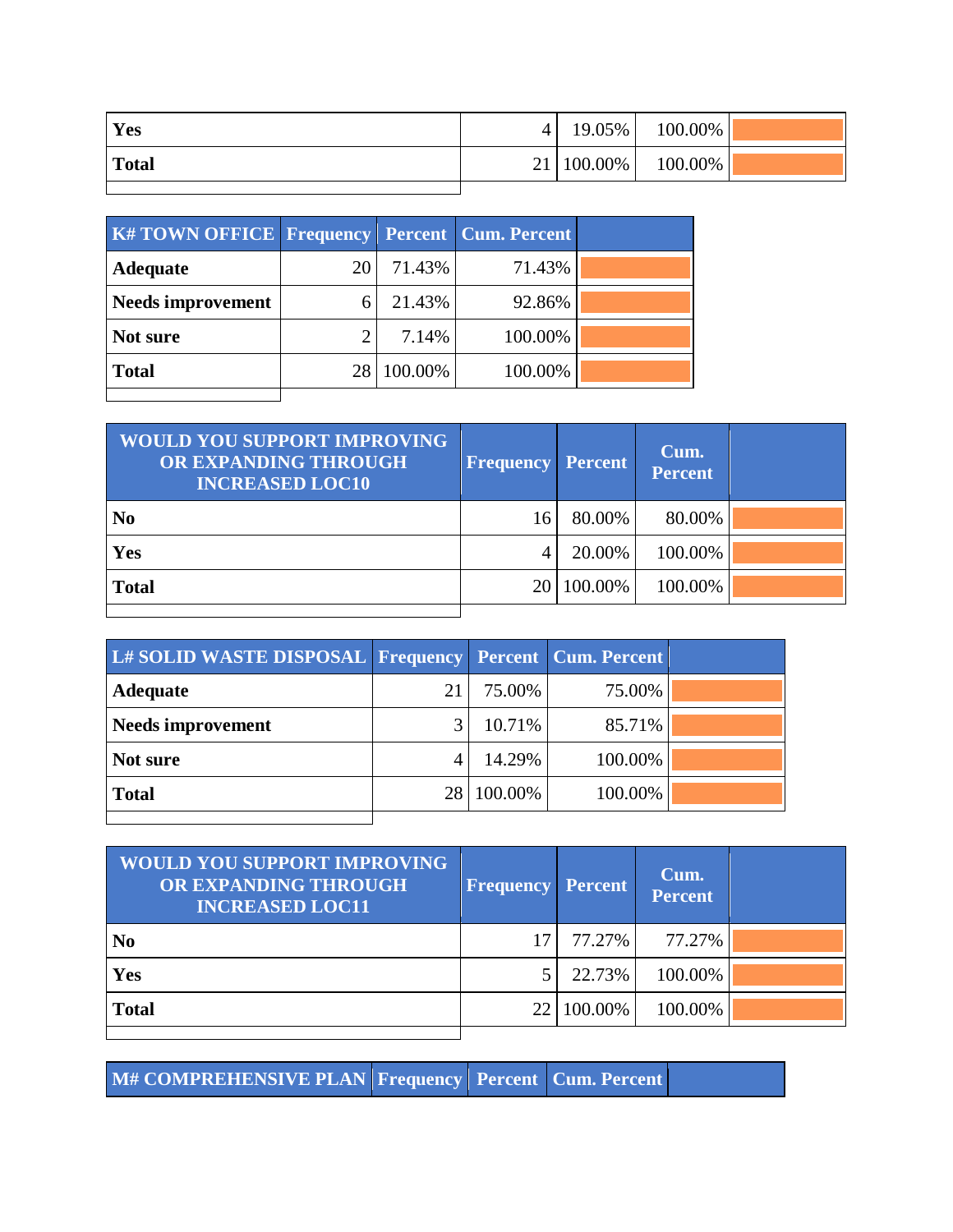| Adequate                 |    | 21.43%     | 21.43%  |  |
|--------------------------|----|------------|---------|--|
| <b>Needs improvement</b> | 10 | 35.71%     | 57.14%  |  |
| Not sure                 | 12 | 42.86%     | 100.00% |  |
| <b>Total</b>             |    | 28 100.00% | 100.00% |  |
|                          |    |            |         |  |

| <b>WOULD YOU SUPPORT IMPROVING</b><br>OR EXPANDING THROUGH<br><b>INCREASED LOC12</b> | <b>Frequency Percent</b> |            | Cum.<br><b>Percent</b> |  |
|--------------------------------------------------------------------------------------|--------------------------|------------|------------------------|--|
| N <sub>0</sub>                                                                       | 14                       | 73.68%     | 73.68%                 |  |
| Yes                                                                                  |                          | 26.32%     | 100.00%                |  |
| <b>Total</b>                                                                         |                          | 19 100.00% | 100.00%                |  |
|                                                                                      |                          |            |                        |  |

| <b>N# OTHER MUNICIPAL SERVICES</b><br>(SPECIFY)                                                                                                                                                                                                             | <b>Frequency</b> | <b>Percent</b> | Cum.<br><b>Percent</b> |  |
|-------------------------------------------------------------------------------------------------------------------------------------------------------------------------------------------------------------------------------------------------------------|------------------|----------------|------------------------|--|
| A renovated or modern central<br>meeting/social/recreational space is needed.<br>It would be nice if the existing town hall<br>could be renovated to provide this space<br>with a kitchen, etc., or a new building built<br>for the use of local residents. |                  | 100.00%        | 100.00%                |  |
| <b>Total</b>                                                                                                                                                                                                                                                |                  | 100.00%        | 100.00%                |  |
|                                                                                                                                                                                                                                                             |                  |                |                        |  |

| <b>F34</b>        |           | <b>Frequency Percent Cum. Percent</b> |  |
|-------------------|-----------|---------------------------------------|--|
| Needs improvement | 33.33%    | 33.33%                                |  |
| Not sure          | 66.67%    | 100.00%                               |  |
| <b>Total</b>      | 3 100.00% | 100.00%                               |  |
|                   |           |                                       |  |

| <b>WOULD YOU SUPPORT IMPROVING</b><br>OR EXPANDING THROUGH<br><b>INCREASED LOC13</b> | <b>Frequency Percent</b> |        | Cum.<br>Percent |  |
|--------------------------------------------------------------------------------------|--------------------------|--------|-----------------|--|
| N <sub>0</sub>                                                                       |                          | 50.00% | 50.00%          |  |
| Yes                                                                                  |                          | 50.00% | 100.00%         |  |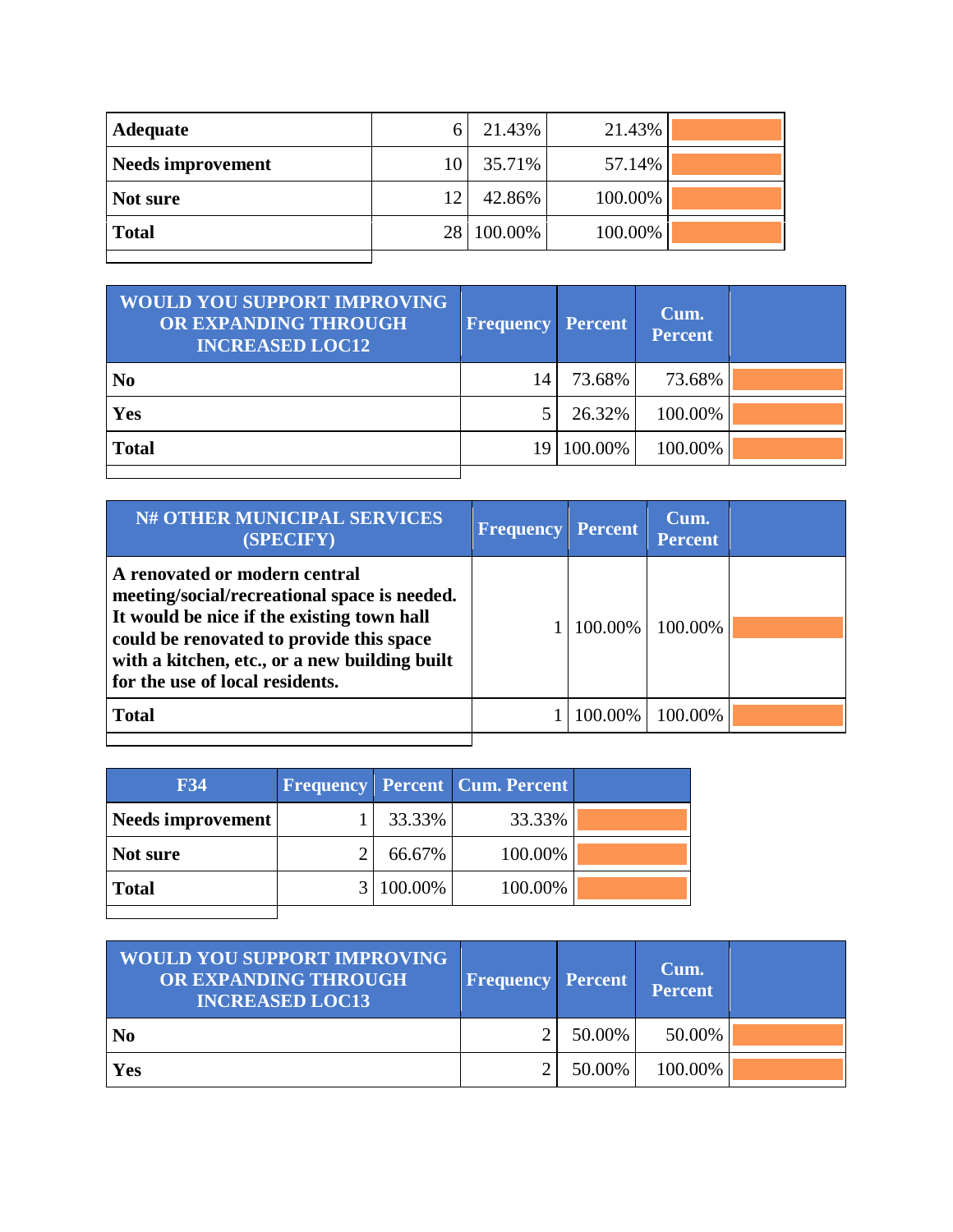| <b>Total</b><br>$  -$ | 00%<br>$\Omega$ | $.00\%$<br>100 |  |
|-----------------------|-----------------|----------------|--|
|                       |                 |                |  |

| A# JOB OPPORTUNITIES Frequency Percent Cum. Percent |    |            |         |  |
|-----------------------------------------------------|----|------------|---------|--|
| N <sub>0</sub>                                      |    | 32.14%     | 32.14%  |  |
| Yes                                                 | 19 | 67.86%     | 100.00% |  |
| <b>Total</b>                                        |    | 28 100.00% | 100.00% |  |
|                                                     |    |            |         |  |

| <b>B#_AFFORDABLE HOUSING Frequency Percent Cum. Percent</b> |    |            |         |  |
|-------------------------------------------------------------|----|------------|---------|--|
| N <sub>0</sub>                                              | 19 | 67.86%     | 67.86%  |  |
| Yes                                                         |    | 32.14%     | 100.00% |  |
| <b>Total</b>                                                |    | 28 100.00% | 100.00% |  |
|                                                             |    |            |         |  |

| <b>C# SPEEDING TRAFFIC Frequency Percent Cum. Percent</b> |    |            |         |  |
|-----------------------------------------------------------|----|------------|---------|--|
| N <sub>0</sub>                                            |    | 39.29%     | 39.29%  |  |
| Yes                                                       | 17 | 60.71%     | 100.00% |  |
| <b>Total</b>                                              |    | 28 100.00% | 100.00% |  |
|                                                           |    |            |         |  |

| D# PROPERTY TAXES   Frequency   Percent   Cum. Percent |    |            |         |  |
|--------------------------------------------------------|----|------------|---------|--|
| N <sub>0</sub>                                         | 17 | 60.71%     | 60.71%  |  |
| Yes                                                    | 11 | 39.29%     | 100.00% |  |
| <b>Total</b>                                           |    | 28 100.00% | 100.00% |  |
|                                                        |    |            |         |  |

| <b>E# POPULATION GROWTH Frequency Percent Cum. Percent</b> |                 |            |         |  |
|------------------------------------------------------------|-----------------|------------|---------|--|
| $\overline{\text{No}}$                                     | 24 <sup>1</sup> | 85.71%     | 85.71%  |  |
| <b>Yes</b>                                                 |                 | 14.29%     | 100.00% |  |
| Total                                                      |                 | 28 100.00% | 100.00% |  |
|                                                            |                 |            |         |  |

| <b>F#HIGH SPEED INTERNET Frequency Percent Cum. Percent</b> |      |        |        |  |
|-------------------------------------------------------------|------|--------|--------|--|
| N <sub>0</sub>                                              | 19 L | 67.86% | 67.86% |  |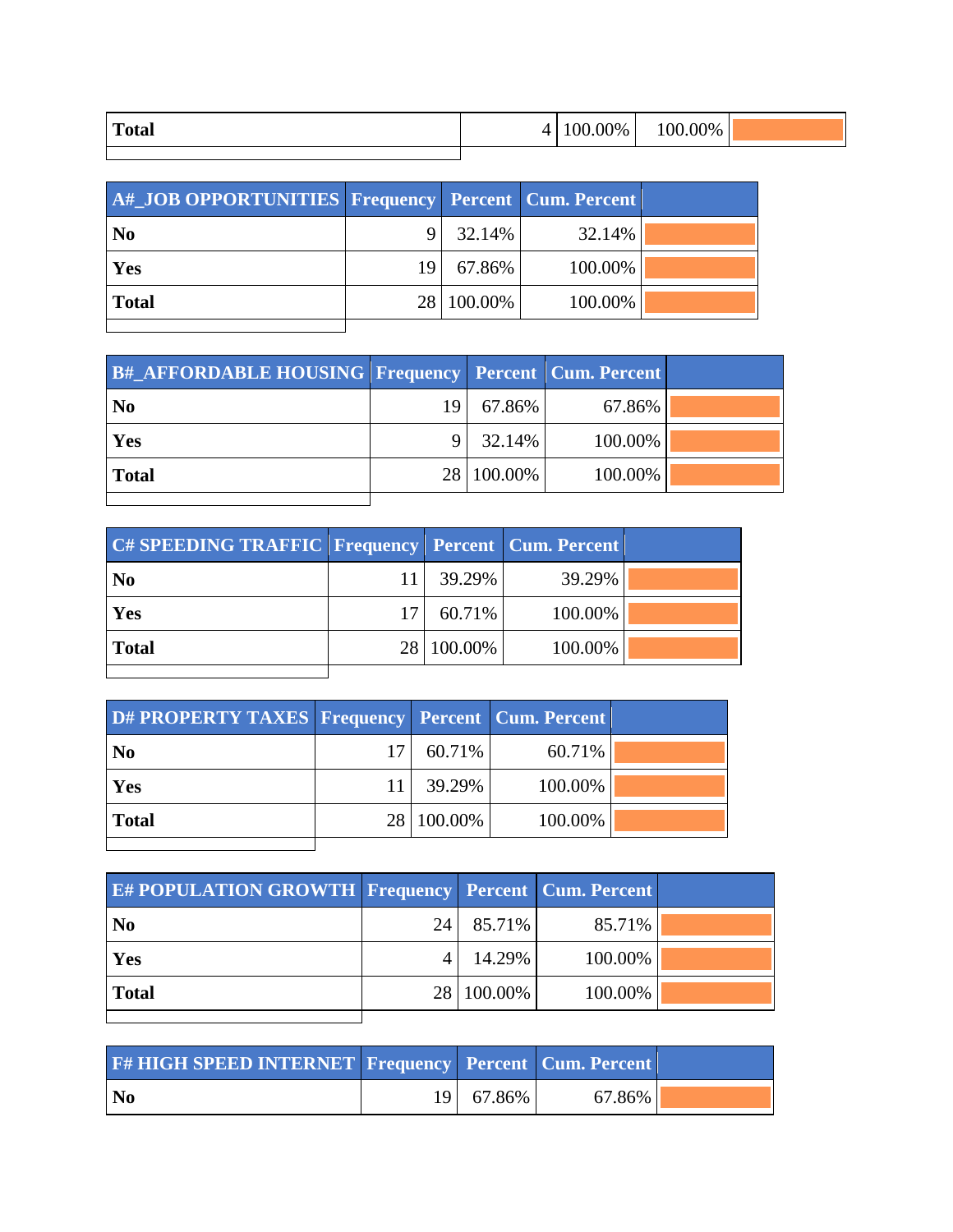| Yes          | Q | 32.14%     | 100.00% |  |
|--------------|---|------------|---------|--|
| <b>Total</b> |   | 28 100.00% | 100.00% |  |
|              |   |            |         |  |

| <b>G#POPULATION GROWTH Frequency Percent Cum. Percent</b> |    |            |         |  |
|-----------------------------------------------------------|----|------------|---------|--|
| N <sub>0</sub>                                            | 24 | 85.71%     | 85.71%  |  |
| Yes                                                       |    | 14.29%     | 100.00% |  |
| <b>Total</b>                                              |    | 28 100.00% | 100.00% |  |
|                                                           |    |            |         |  |

| <b>H#POTABLE WATER Frequency Percent Cum. Percent</b> |    |            |         |  |
|-------------------------------------------------------|----|------------|---------|--|
| N <sub>0</sub>                                        | 27 | 96.43%     | 96.43%  |  |
| Yes                                                   |    | 3.57%      | 100.00% |  |
| <b>Total</b>                                          |    | 28 100.00% | 100.00% |  |
|                                                       |    |            |         |  |

| <b>I# AIR OR WATER QUALITY Frequency Percent Cum. Percent</b> |                 |            |         |  |
|---------------------------------------------------------------|-----------------|------------|---------|--|
| N <sub>0</sub>                                                | 26 <sup>1</sup> | 92.86%     | 92.86%  |  |
| Yes                                                           | $\gamma$        | 7.14%      | 100.00% |  |
| <b>Total</b>                                                  |                 | 28 100.00% | 100.00% |  |
|                                                               |                 |            |         |  |

| J# PUBLIC TRASPORTATION Frequency Percent Cum. Percent |                 |            |         |  |
|--------------------------------------------------------|-----------------|------------|---------|--|
| $\mathbf{N_0}$                                         | 15 <sup>1</sup> | 53.57%     | 53.57%  |  |
| <b>Yes</b>                                             | 13              | 46.43%     | 100.00% |  |
| Total                                                  |                 | 28 100.00% | 100.00% |  |
|                                                        |                 |            |         |  |

| <b>K# LOSS OF WILDLIFE HABITAT Frequency Percent Cum. Percent</b> |    |            |         |  |
|-------------------------------------------------------------------|----|------------|---------|--|
| $\overline{\text{No}}$                                            | 14 | 50.00%     | 50.00%  |  |
| Yes                                                               | 14 | 50.00%     | 100.00% |  |
| <b>Total</b>                                                      |    | 28 100.00% | 100.00% |  |
|                                                                   |    |            |         |  |

**L# TIMBER HARVESTING Frequency Percent Cum. Percent**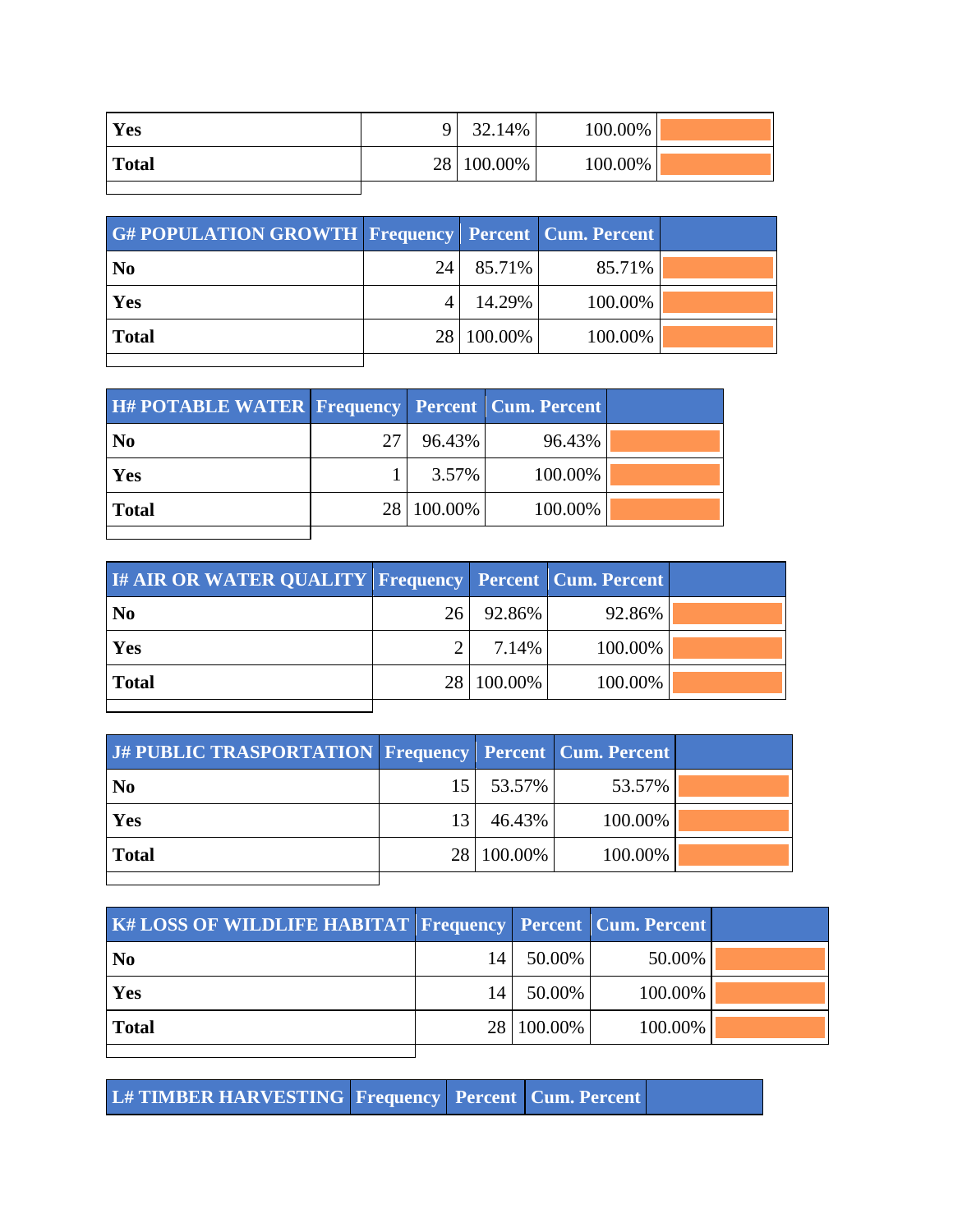| N <sub>0</sub> | 19 <sup>1</sup> | 67.86%     | 67.86%  |  |
|----------------|-----------------|------------|---------|--|
| Yes            |                 | 32.14%     | 100.00% |  |
| <b>Total</b>   |                 | 28 100.00% | 100.00% |  |
|                |                 |            |         |  |

| M# OTHER PROBLEMS (SPECIFY) Frequency Percent Cum. Percent |           |         |  |
|------------------------------------------------------------|-----------|---------|--|
| <b>Total</b>                                               | 0 100.00% | 100.00% |  |
|                                                            |           |         |  |

## **95% Conf Limits**  $\overline{\Gamma}$

| <b>F49</b>     |           | <b>Frequency Percent Cum. Percent</b> |  |
|----------------|-----------|---------------------------------------|--|
| N <sub>0</sub> | 1 100.00% | 100.00%                               |  |
| <b>Total</b>   | 100.00%   | 100.00%                               |  |
|                |           |                                       |  |

| <b>3# DO YOU FEEL THAT THE TOWN</b><br><b>GOVERNMENT IS RESPONSIVE TO</b><br><b>YOUR NE</b> | <b>Frequency Percent</b> |            | Cum.<br><b>Percent</b> |  |
|---------------------------------------------------------------------------------------------|--------------------------|------------|------------------------|--|
| N <sub>0</sub>                                                                              |                          | 14.29%     | 14.29%                 |  |
| Yes                                                                                         | 24                       | 85.71%     | 100.00%                |  |
| <b>Total</b>                                                                                |                          | 28 100.00% | 100.00%                |  |

| A# SINGLE FAMILY HOUSES Frequency Percent Cum. Percent |    |            |         |  |
|--------------------------------------------------------|----|------------|---------|--|
| <b>Undecided</b>                                       |    | 3.57%      | 3.57%   |  |
| Yes                                                    | 27 | 96.43%     | 100.00% |  |
| <b>Total</b>                                           |    | 28 100.00% | 100.00% |  |
|                                                        |    |            |         |  |

| <b>B# DUPLEXES Frequency Percent Cum. Percent</b> |                |         |         |  |
|---------------------------------------------------|----------------|---------|---------|--|
| N <sub>0</sub>                                    | 13             | 46.43%  | 46.43%  |  |
| <b>Undecided</b>                                  | $\overline{2}$ | 7.14%   | 53.57%  |  |
| Yes                                               | 13             | 46.43%  | 100.00% |  |
| <b>Total</b>                                      | 28             | 100.00% | 100.00% |  |
|                                                   |                |         |         |  |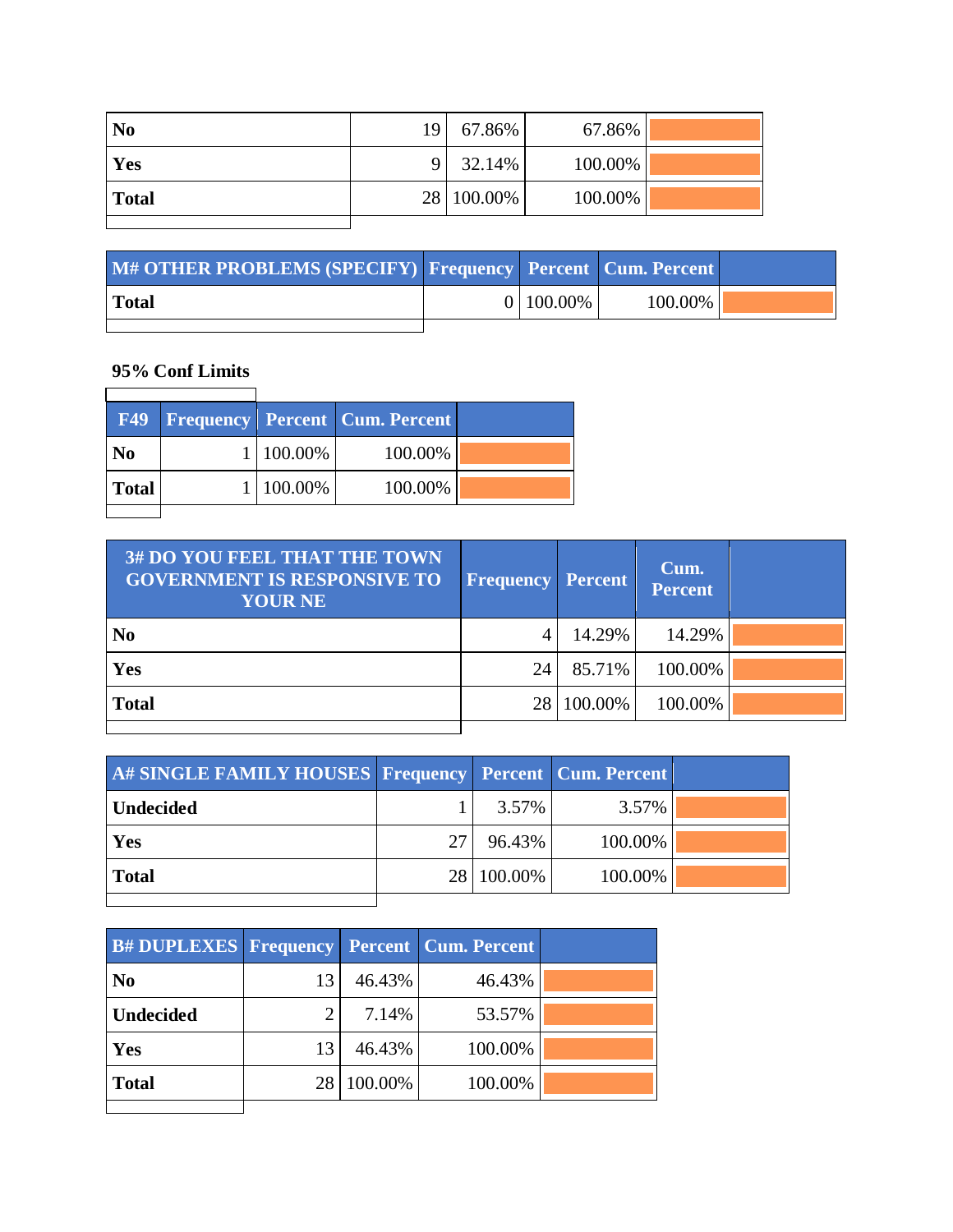| <b>C# APARTMENTS Frequency Percent Cum. Percent</b> |    |            |         |  |
|-----------------------------------------------------|----|------------|---------|--|
| N <sub>0</sub>                                      | 15 | 53.57%     | 53.57%  |  |
| <b>Undecided</b>                                    |    | 3.57%      | 57.14%  |  |
| Yes                                                 | 12 | 42.86%     | 100.00% |  |
| <b>Total</b>                                        |    | 28 100.00% | 100.00% |  |
|                                                     |    |            |         |  |

| D# AFFORDABLE HOUSING   Frequency   Percent   Cum. Percent |                |            |         |  |
|------------------------------------------------------------|----------------|------------|---------|--|
| N <sub>0</sub>                                             | 10             | 35.71%     | 35.71%  |  |
| <b>Undecided</b>                                           | $\overline{2}$ | 7.14%      | 42.86%  |  |
| Yes                                                        | 16             | 57.14%     | 100.00% |  |
| <b>Total</b>                                               |                | 28 100.00% | 100.00% |  |
|                                                            |                |            |         |  |

| <b>E# MOBILE HOMES ON</b><br><b>INDIVIDUAL LOTS</b> | <b>Frequency</b> | Percent | Cum.<br><b>Percent</b> |  |
|-----------------------------------------------------|------------------|---------|------------------------|--|
| N <sub>0</sub>                                      | 10               | 35.71%  | 35.71%                 |  |
| <b>Undecided</b>                                    | $\overline{2}$   | 7.14%   | 42.86%                 |  |
| Yes                                                 | 16               | 57.14%  | 100.00%                |  |
| <b>Total</b>                                        | 28               | 100.00% | 100.00%                |  |
|                                                     |                  |         |                        |  |

| <b>F# CLUSTER (OR OPEN SPACE)</b><br><b>HOUSING</b> | Frequency | <b>Percent</b> | Cum.<br><b>Percent</b> |  |
|-----------------------------------------------------|-----------|----------------|------------------------|--|
| N <sub>0</sub>                                      | 15        | 53.57%         | 53.57%                 |  |
| <b>Undecided</b>                                    |           | 3.57%          | 57.14%                 |  |
| <b>Yes</b>                                          | 12        | 42.86%         | 100.00%                |  |
| <b>Total</b>                                        | 28        | 100.00%        | 100.00%                |  |
|                                                     |           |                |                        |  |

| F58                 | <b>Frequency Percent</b> |       | Cum.<br><b>Percent</b> |  |
|---------------------|--------------------------|-------|------------------------|--|
| a. Anywhere in town |                          | 3.57% | 3.57%                  |  |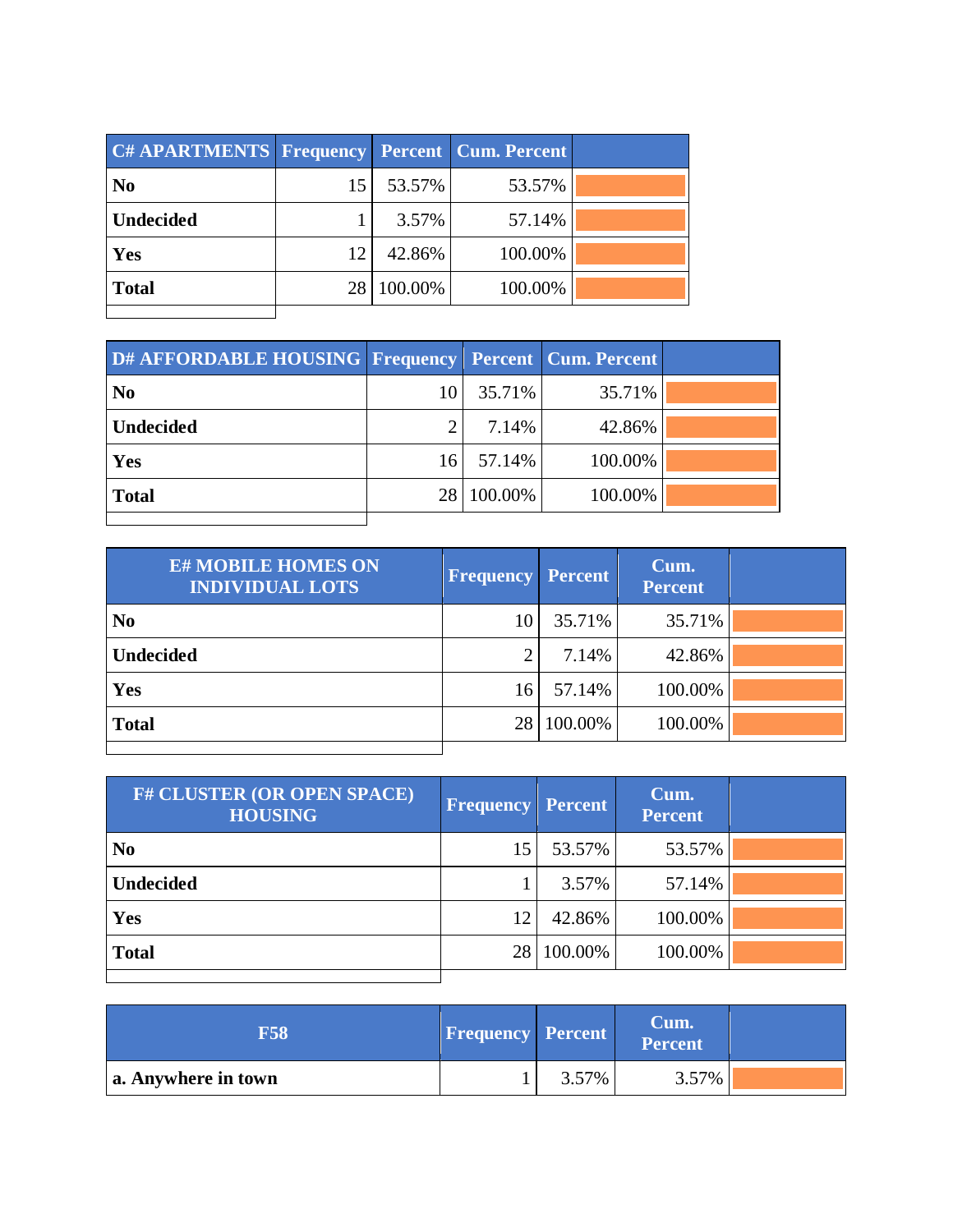| b. In remote rural areas                          | 2              | 7.14%   | 10.71%  |  |
|---------------------------------------------------|----------------|---------|---------|--|
| c. Adjacent to commercial areas                   | 5              | 17.86%  | 28.57%  |  |
| d. Along major roads                              | $\overline{4}$ | 14.29%  | 42.86%  |  |
| e. In as few places in town as possibl            | 13             | 46.43%  | 89.29%  |  |
| f. Anywhere but near built up<br>residential area | 1              | 3.57%   | 92.86%  |  |
| minimum lot size per ordinance                    |                | 3.57%   | 96.43%  |  |
| <b>Nowhere</b>                                    | 1              | 3.57%   | 100.00% |  |
| <b>Total</b>                                      | 28             | 100.00% | 100.00% |  |
|                                                   |                |         |         |  |

| <b>A# RESIDENTIAL</b>                | <b>Frequency</b> |         | <b>Percent   Cum. Percent</b> |  |
|--------------------------------------|------------------|---------|-------------------------------|--|
| Anywhere in town                     | 16               | 57.14%  | 57.14%                        |  |
| <b>Close to village centers</b>      |                  | 25.00%  | 82.14%                        |  |
| <b>Specifically designated areas</b> | $\overline{2}$   | 7.14%   | 89.29%                        |  |
| <b>Undecided</b>                     | 3                | 10.71%  | 100.00%                       |  |
| <b>Total</b>                         | 28               | 100.00% | 100.00%                       |  |
|                                      |                  |         |                               |  |

| <b>B# COMMERCIAL (RETAIL &amp;</b><br><b>SERVICES</b> ) | <b>Frequency</b> | <b>Percent</b> | Cum.<br><b>Percent</b> |  |
|---------------------------------------------------------|------------------|----------------|------------------------|--|
| Anywhere in town                                        | 4                | 14.29%         | 14.29%                 |  |
| <b>Close to villages centers</b>                        | 9                | 32.14%         | 46.43%                 |  |
| Nowhere in town                                         |                  | 3.57%          | 50.00%                 |  |
| <b>Specifically designated areas</b>                    | 14               | 50.00%         | 100.00%                |  |
| <b>Total</b>                                            | 28               | 100.00%        | 100.00%                |  |
|                                                         |                  |                |                        |  |

| <b>C# LIGHT MANUFACTURING</b><br><b>OPERATIONS</b> | <b>Frequency Percent</b> |        | Cum.<br>Percent |  |
|----------------------------------------------------|--------------------------|--------|-----------------|--|
| Anywhere in town                                   |                          | 10.71% | $10.71\%$       |  |
| <b>Close to village centers</b>                    |                          | 10.71% | 21.43%          |  |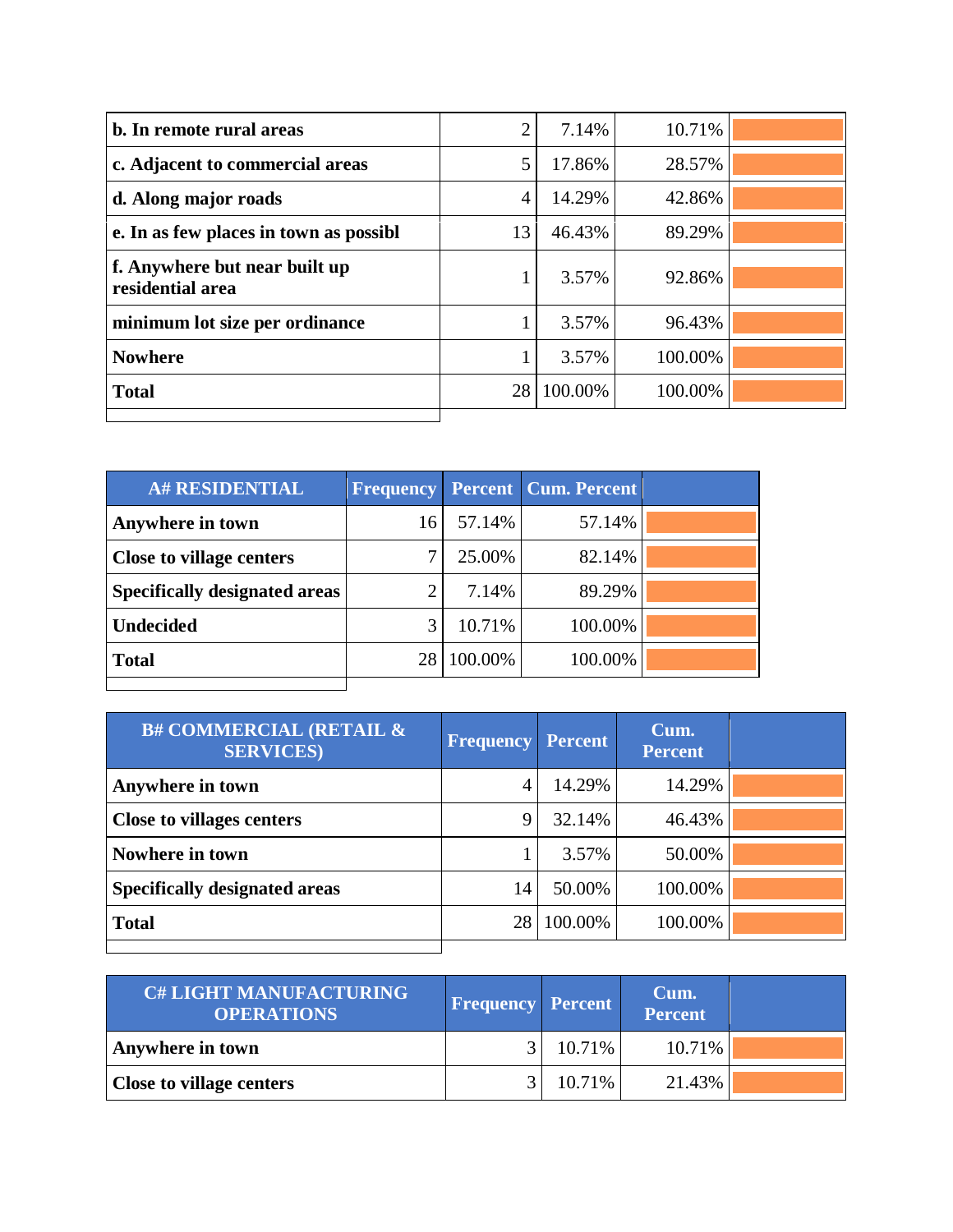| Nowhere in town                      |                 | 10.71%  | 32.14%  |  |
|--------------------------------------|-----------------|---------|---------|--|
| <b>Specifically designated areas</b> | 18              | 64.29%  | 96.43%  |  |
| <b>Undecided</b>                     |                 | 3.57%   | 100.00% |  |
| <b>Total</b>                         | 28 <sub>1</sub> | 100.00% | 100.00% |  |
|                                      |                 |         |         |  |

| <b>D# HEAVY INDUSTRIAL</b><br><b>OPERATIONS</b> | <b>Frequency</b> | <b>Percent</b> | Cum.<br><b>Percent</b> |  |
|-------------------------------------------------|------------------|----------------|------------------------|--|
| Anywhere in town                                |                  | 3.57%          | 3.57%                  |  |
| <b>Nowhere in towns</b>                         | 12               | 42.86%         | 46.43%                 |  |
| <b>Specifically designated areas</b>            | 14               | 50.00%         | 96.43%                 |  |
| <b>Undecided</b>                                |                  | 3.57%          | 100.00%                |  |
| <b>Total</b>                                    | 28               | 100.00%        | 100.00%                |  |

|    | 7.14%   | 7.14%                                 |                                 |
|----|---------|---------------------------------------|---------------------------------|
| 6  | 21.43%  | 28.57%                                |                                 |
| 19 | 67.86%  | 96.43%                                |                                 |
|    | 3.57%   | 100.00%                               |                                 |
|    | 100.00% | 100.00%                               |                                 |
|    |         | <b>E# GRAVEL EXTRACTION Frequency</b> | <b>Percent   Cum. Percent  </b> |

| <b>F# CELL TOWERS</b>                | <b>Frequency</b> |         | Percent   Cum. Percent |  |
|--------------------------------------|------------------|---------|------------------------|--|
| Anywhere in town                     |                  | 14.29%  | 14.29%                 |  |
| <b>Close to village centers</b>      |                  | 3.57%   | 17.86%                 |  |
| Nowhere in town                      |                  | 25.00%  | 42.86%                 |  |
| <b>Specifically designated areas</b> | 15               | 53.57%  | 96.43%                 |  |
| <b>Undecided</b>                     |                  | 3.57%   | 100.00%                |  |
| <b>Total</b>                         | 28               | 100.00% | 100.00%                |  |

**G# WIND TURBINES Frequency Percent Cum. Percent**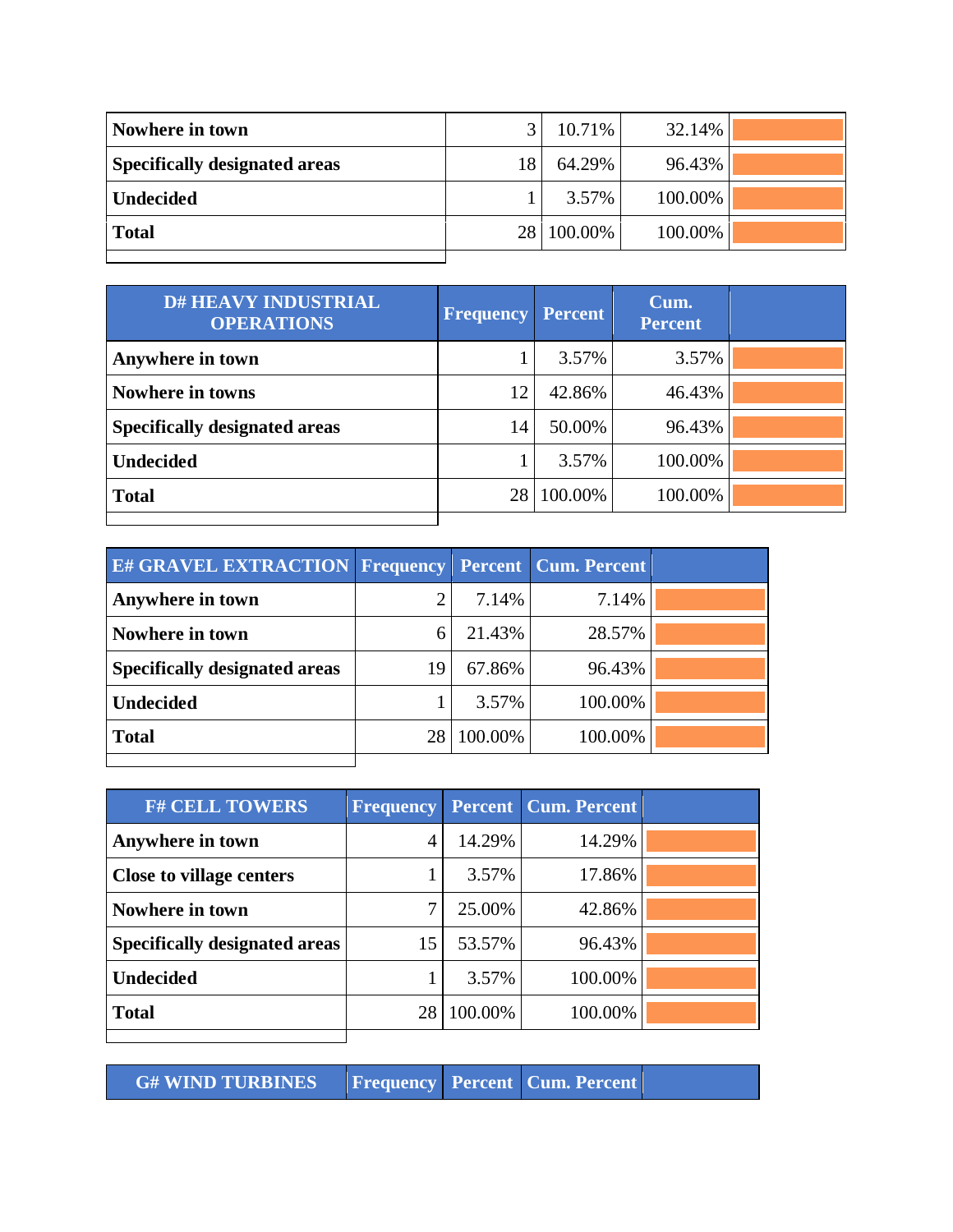| Anywhere in town                     |    | 10.71%  | 10.71%  |  |
|--------------------------------------|----|---------|---------|--|
| Nowhere in town                      | 12 | 42.86%  | 53.57%  |  |
| <b>Specifically designated areas</b> | 11 | 39.29%  | 92.86%  |  |
| <b>Undecided</b>                     |    | 7.14%   | 100.00% |  |
| <b>Total</b>                         | 28 | 100.00% | 100.00% |  |
|                                      |    |         |         |  |

| <b>H# GAS OR OIL PIPELINES Frequency Percent Cum. Percent</b> |    |         |         |  |
|---------------------------------------------------------------|----|---------|---------|--|
| Anywhere in town                                              |    | 7.14%   | 7.14%   |  |
| Nowhere in town                                               |    | 39.29%  | 46.43%  |  |
| <b>Specifically designated areas</b>                          | 12 | 42.86%  | 89.29%  |  |
| <b>Undecided</b>                                              | 3  | 10.71%  | 100.00% |  |
| <b>Total</b>                                                  | 28 | 100.00% | 100.00% |  |
|                                                               |    |         |         |  |

| <b>I# EAST/WEST HIGHWAY Frequency</b> |    |         | <b>Percent   Cum. Percent</b> |  |
|---------------------------------------|----|---------|-------------------------------|--|
| Anywhere in town                      | ി  | 7.14%   | 7.14%                         |  |
| <b>Close to village centers</b>       | റ  | 7.14%   | 14.29%                        |  |
| Nowhere in town                       | 12 | 42.86%  | 57.14%                        |  |
| <b>Specifically designated areas</b>  | 8  | 28.57%  | 85.71%                        |  |
| <b>Undecided</b>                      | 4  | 14.29%  | 100.00%                       |  |
| <b>Total</b>                          | 28 | 100.00% | 100.00%                       |  |
|                                       |    |         |                               |  |

| A# AGRICULTURE LAND Frequency Percent Cum. Percent |    |            |         |  |
|----------------------------------------------------|----|------------|---------|--|
| <b>No</b>                                          |    | 25.00%     | 25.00%  |  |
| Yes                                                | 21 | 75.00%     | 100.00% |  |
| <b>Total</b>                                       |    | 28 100.00% | 100.00% |  |
|                                                    |    |            |         |  |

| <b>B#FOREST LAND Frequency Percent Cum. Percent</b> |        |        |  |
|-----------------------------------------------------|--------|--------|--|
| N <sub>0</sub>                                      | 14.29% | 14.29% |  |
| Undecided                                           | 3.57%  | 17.86% |  |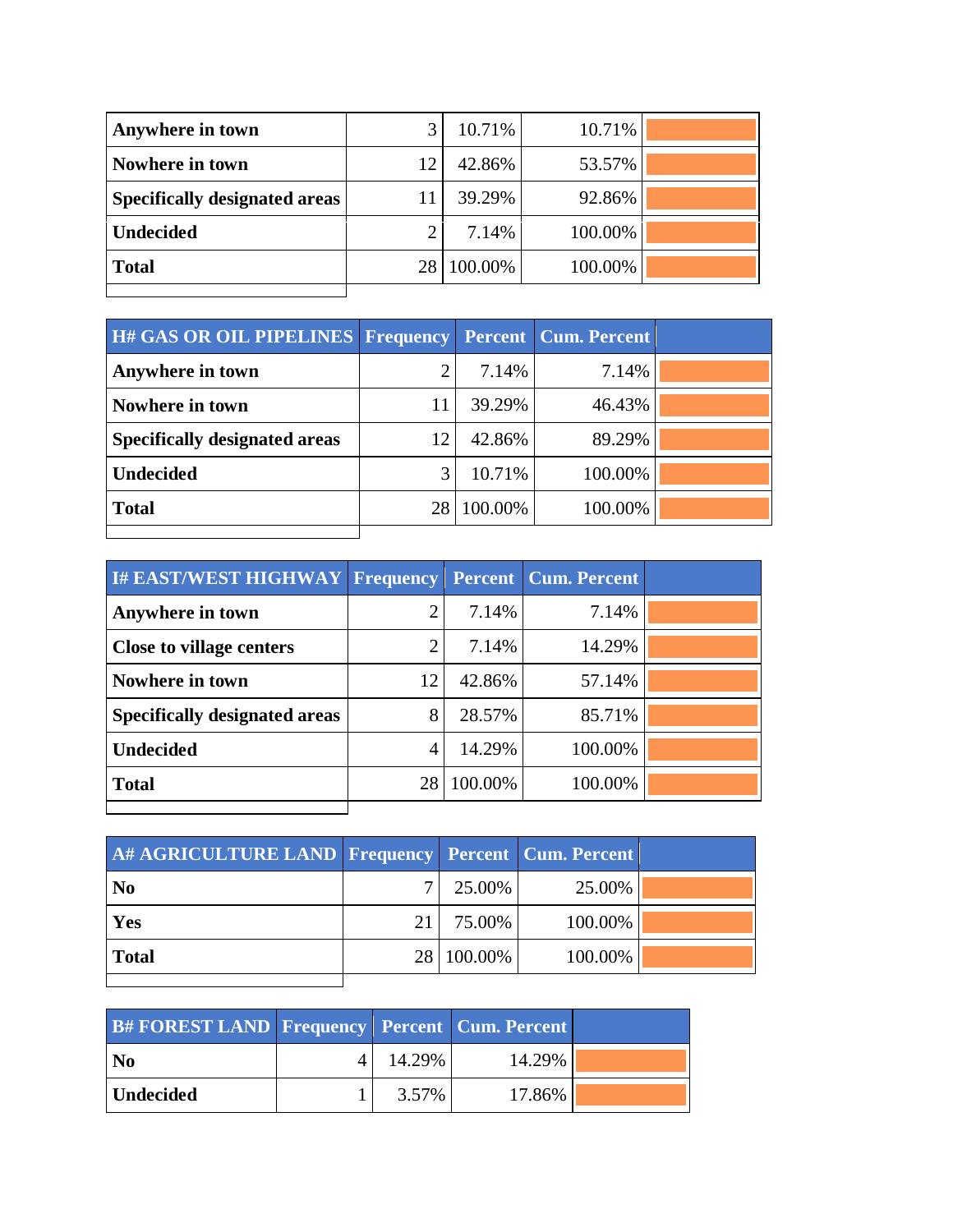| Yes          | 23 | 82.14%     | 100.00% |  |
|--------------|----|------------|---------|--|
| <b>Total</b> |    | 28 100.00% | 100.00% |  |
|              |    |            |         |  |

| <b>C# TREE GROWTH Frequency Percent Cum. Percent</b> |                |            |         |  |
|------------------------------------------------------|----------------|------------|---------|--|
| N <sub>0</sub>                                       |                | 17.86%     | 17.86%  |  |
| <b>Undecided</b>                                     | $\overline{2}$ | 7.14%      | 25.00%  |  |
| Yes                                                  | 21             | 75.00%     | 100.00% |  |
| <b>Total</b>                                         |                | 28 100.00% | 100.00% |  |
|                                                      |                |            |         |  |

| D# WILDLIFE HABITAT Frequency Percent Cum. Percent |    |            |         |  |
|----------------------------------------------------|----|------------|---------|--|
| N <sub>0</sub>                                     |    | 7.14%      | 7.14%   |  |
| Yes                                                | 26 | 92.86%     | 100.00% |  |
| <b>Total</b>                                       |    | 28 100.00% | 100.00% |  |
|                                                    |    |            |         |  |

| <b>E# AQUIFERS Frequency Percent Cum. Percent</b> |    |         |         |  |
|---------------------------------------------------|----|---------|---------|--|
| N <sub>o</sub>                                    |    | 7.14%   | 7.14%   |  |
| <b>Undecided</b>                                  |    | 3.57%   | 10.71%  |  |
| Yes                                               | 25 | 89.29%  | 100.00% |  |
| <b>Total</b>                                      | 28 | 100.00% | 100.00% |  |
|                                                   |    |         |         |  |

| <b>F#WETLANDS Frequency Percent Cum. Percent</b> |    |            |         |  |
|--------------------------------------------------|----|------------|---------|--|
| N <sub>0</sub>                                   |    | 10.71%     | 10.71%  |  |
| <b>Undecided</b>                                 |    | 3.57%      | 14.29%  |  |
| Yes                                              | 24 | 85.71%     | 100.00% |  |
| <b>Total</b>                                     |    | 28 100.00% | 100.00% |  |
|                                                  |    |            |         |  |

| <b>G# SCENIC VIEWS Frequency Percent Cum. Percent</b> |     |        |         |  |
|-------------------------------------------------------|-----|--------|---------|--|
| $\overline{\text{No}}$                                |     | 10.71% | 10.71%  |  |
| Yes                                                   | 25. | 89.29% | 100.00% |  |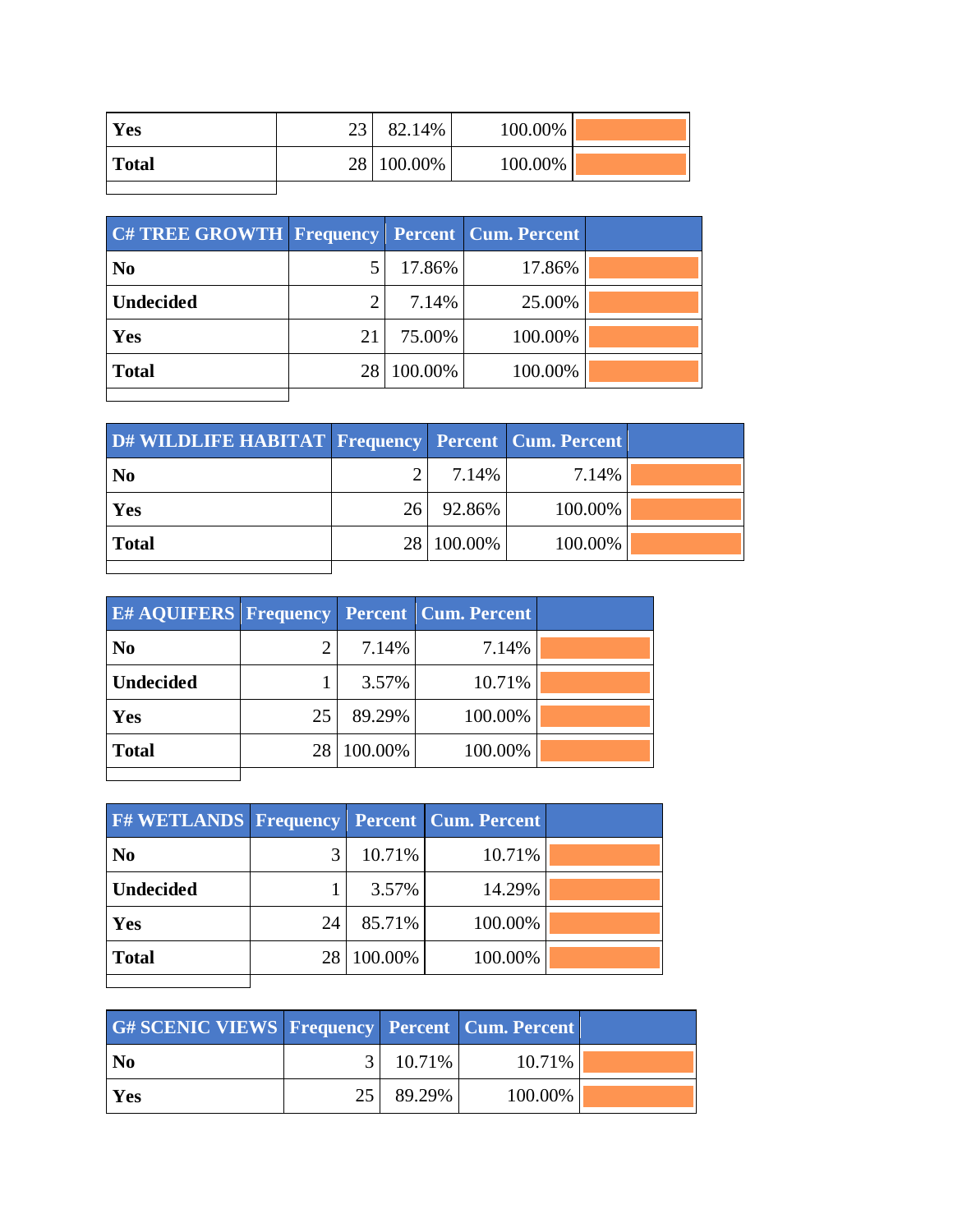| <b>Total</b> | 28 100.00% | 100.00% |  |
|--------------|------------|---------|--|
|              |            |         |  |

| <b>H# DEER WINTERING AREAS Frequency Percent Cum. Percent</b> |    |            |         |  |
|---------------------------------------------------------------|----|------------|---------|--|
| N <sub>0</sub>                                                |    | 10.71%     | 10.71%  |  |
| Yes                                                           | 25 | 89.29%     | 100.00% |  |
| <b>Total</b>                                                  |    | 28 100.00% | 100.00% |  |
|                                                               |    |            |         |  |

| <b>I# UNION RIVER WATERSHED Frequency Percent Cum. Percent</b> |      |            |         |  |
|----------------------------------------------------------------|------|------------|---------|--|
| N <sub>0</sub>                                                 |      | 10.71%     | 10.71%  |  |
| Yes                                                            | 25 l | 89.29%     | 100.00% |  |
| <b>Total</b>                                                   |      | 28 100.00% | 100.00% |  |
|                                                                |      |            |         |  |

| J# LAKE WATERSHEDS Frequency Percent Cum. Percent |    |            |         |  |
|---------------------------------------------------|----|------------|---------|--|
| N <sub>0</sub>                                    |    | 10.71%     | 10.71%  |  |
| Yes                                               | 25 | 89.29%     | 100.00% |  |
| <b>Total</b>                                      |    | 28 100.00% | 100.00% |  |
|                                                   |    |            |         |  |

| <b>5#_HOW IMPORTANT IS</b><br>MAINTAINING THE RURAL WAY OF<br>LIFE? | <b>Frequency Percent</b> |            | Cum.<br><b>Percent</b> |  |
|---------------------------------------------------------------------|--------------------------|------------|------------------------|--|
| Not very important                                                  |                          | 7.14%      | 7.14%                  |  |
| Very important                                                      | 26                       | 92.86%     | 100.00%                |  |
| <b>Total</b>                                                        |                          | 28 100.00% | 100.00%                |  |
|                                                                     |                          |            |                        |  |

| <b>6# PLEASE INDICATE WHAT YOU</b><br>LIKE MOST ABOUT LIVING IN YOUR<br><b>TOWN:</b>    | <b>Frequency Percent</b> |       | Cum.<br><b>Percent</b> |  |
|-----------------------------------------------------------------------------------------|--------------------------|-------|------------------------|--|
| being in nature while being close to a city<br>location                                 |                          | 4.00% | 4.00%                  |  |
| close enough to bangor/brewer to be easily<br>accessed but small, quiet and rural still |                          | 4.00% | 8.00%                  |  |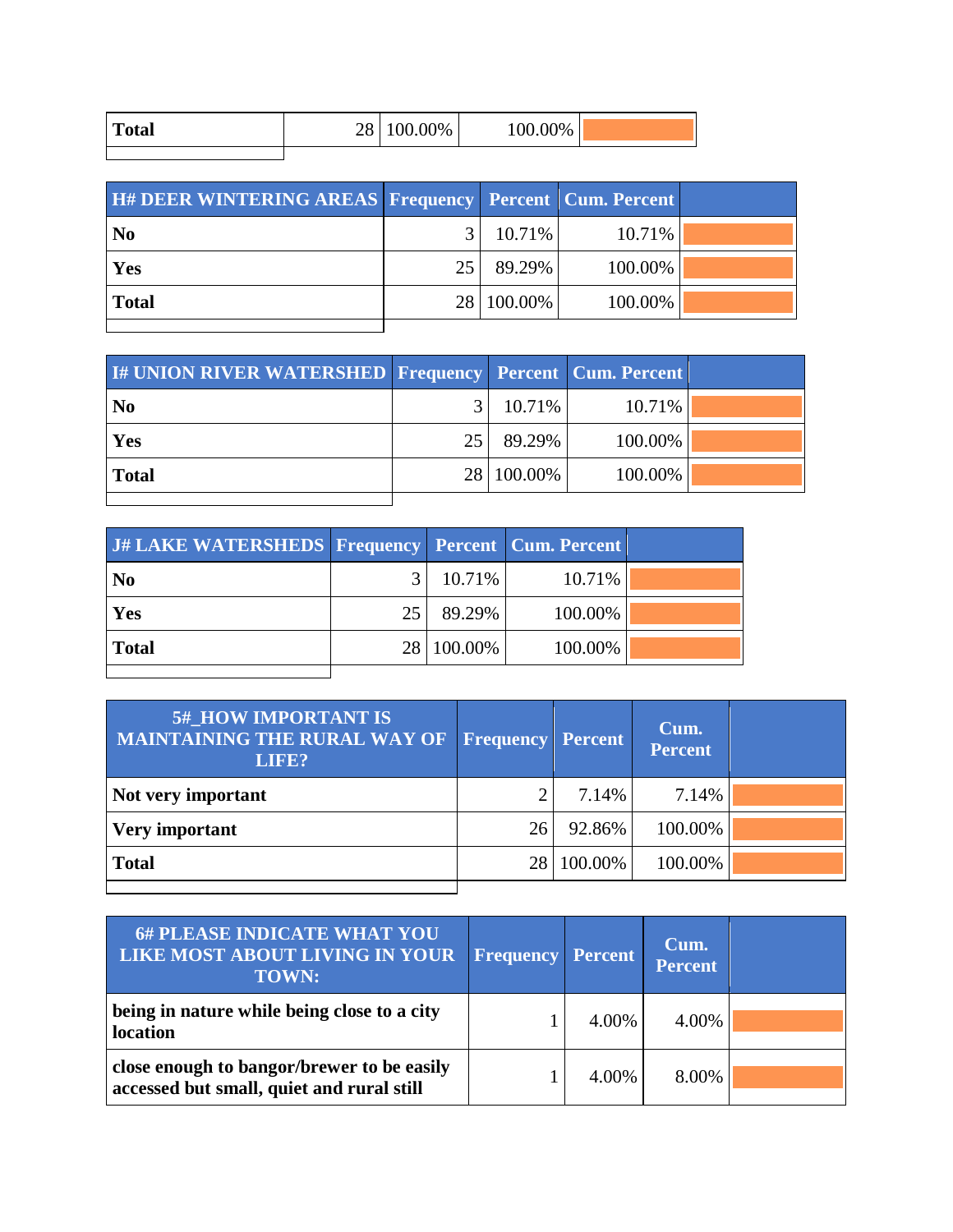| <b>Close to Bangor yet rural</b>                                                                                                                                                                      | 1            | 4.00% | 12.00% |  |
|-------------------------------------------------------------------------------------------------------------------------------------------------------------------------------------------------------|--------------|-------|--------|--|
| Friendly, quiet rural lifestyle away from<br>major development, tourists and traffic.                                                                                                                 | 1            | 4.00% | 16.00% |  |
| I enjoy the natural beauty of the area                                                                                                                                                                | $\mathbf{1}$ | 4.00% | 20.00% |  |
| It a small quaint town where neighbors<br>watch out for each other and willing to help<br>when it is needed.                                                                                          | $\mathbf{1}$ | 4.00% | 24.00% |  |
| It's peaceful; green vistas; good well water;<br>ability to see neighbors' houses but still<br>have privacy; fiber optic broadband                                                                    | 1            | 4.00% | 28.00% |  |
| location; town officials who work for the<br>betterment and benefit of the town'<br>neighboring community activities.                                                                                 | 1            | 4.00% | 32.00% |  |
| My seasonal property is taxed at a<br>reasonable rate for the services I don't<br>receive.                                                                                                            | 1            | 4.00% | 36.00% |  |
| <b>Peaceful</b>                                                                                                                                                                                       | 1            | 4.00% | 40.00% |  |
| Quiet place to get away                                                                                                                                                                               | $\mathbf{1}$ | 4.00% | 44.00% |  |
| Quiet, elbow room, Everyone knows each<br>other. Distance to town if need to go                                                                                                                       | $\mathbf{1}$ | 4.00% | 48.00% |  |
| Quiet, mostly peaceful good people                                                                                                                                                                    | $\mathbf{1}$ | 4.00% | 52.00% |  |
| quiet, solitude,                                                                                                                                                                                      | 1            | 4.00% | 56.00% |  |
| rural atmosphere                                                                                                                                                                                      | 1            | 4.00% | 60.00% |  |
| <b>Rural Living</b>                                                                                                                                                                                   | 1            | 4.00% | 64.00% |  |
| Rural nature, quiet, clean, access to lands<br>for hunting and fishing and recreation.                                                                                                                | 1            | 4.00% | 68.00% |  |
| <b>Rural simple lifestyle</b>                                                                                                                                                                         | 1            | 4.00% | 72.00% |  |
| <b>Rural way of life - Good hunting - Friendly</b><br>people - quietness - road maintenance -<br>good access to shopping and medical<br>services and other services                                   | $\mathbf{1}$ | 4.00% | 76.00% |  |
| The clean flowing unobstructed protected<br>river - the general value citizens hold for<br>the town's rural character. The set aside of<br>the Amherst Forest and its protection of the<br>pond in it | 1            | 4.00% | 80.00% |  |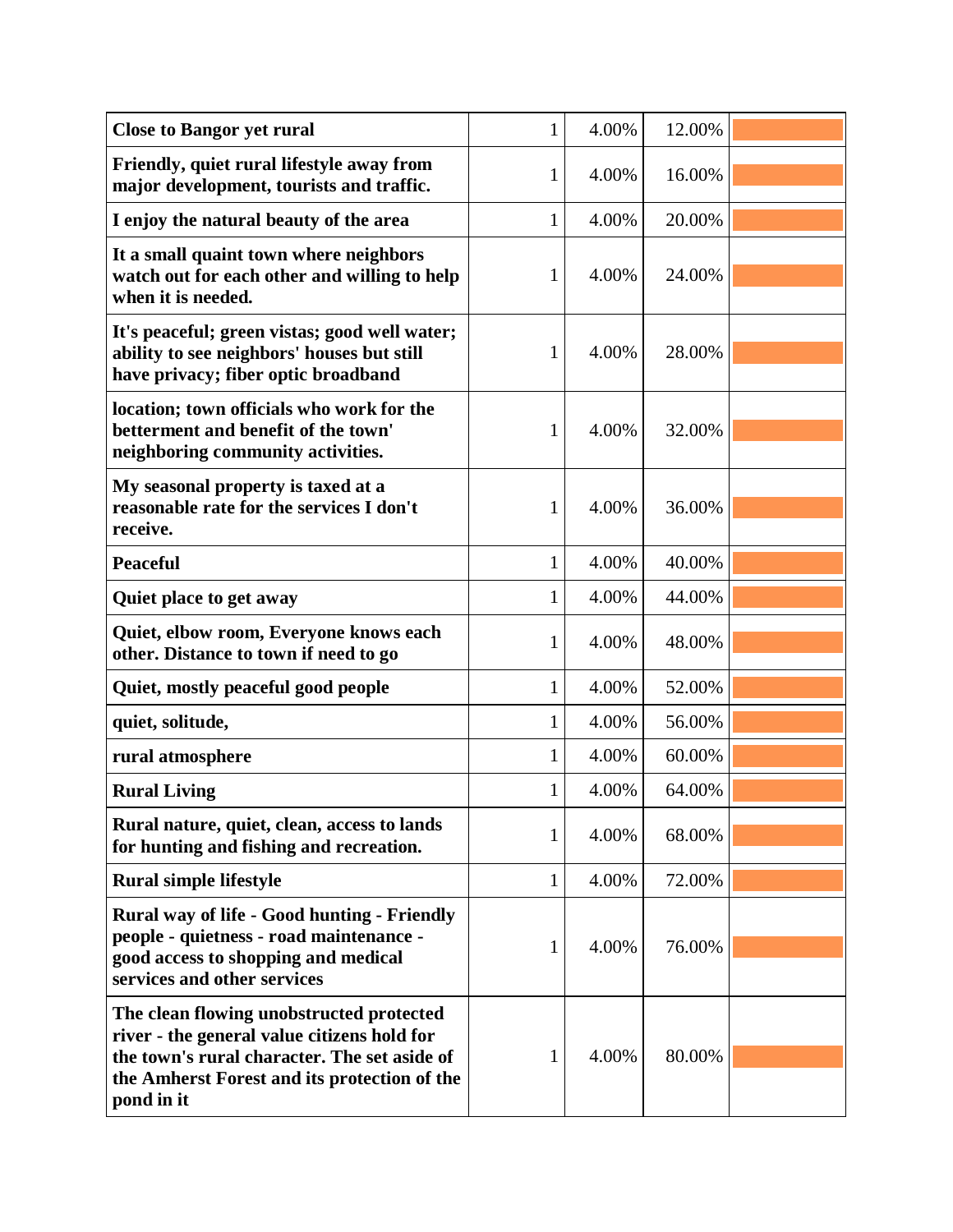| The lack of government intrusion. Not<br>being overburdened with excessive<br>ordinances. |    | 4.00%   | 84.00%  |  |
|-------------------------------------------------------------------------------------------|----|---------|---------|--|
| The people and rural nature of the town.<br>The Amherst forest is great.                  |    | 4.00%   | 88.00%  |  |
| The rural "lifestyle" Low crime The<br>"community" forest.                                |    | 4.00%   | 92.00%  |  |
| The rural way of life, however, the town<br>does need growth in order to survive.         |    | 4.00%   | 96.00%  |  |
| we enjoy living in a rural community, it is<br>quiet and peaceful and private             |    | 4.00%   | 100.00% |  |
| <b>Total</b>                                                                              | 25 | 100.00% | 100.00% |  |
|                                                                                           |    |         |         |  |

| 7#_PLEASE INDICATE WHAT YOU<br><b>LIKE LEAST ABOUT LIVING IN YOUR</b><br><b>TOW</b>                                                                                                                                                                                                                                                                                                                                                                                                                                                                                                                                      | <b>Frequency</b> | <b>Percent</b> | Cum.<br><b>Percent</b> |  |
|--------------------------------------------------------------------------------------------------------------------------------------------------------------------------------------------------------------------------------------------------------------------------------------------------------------------------------------------------------------------------------------------------------------------------------------------------------------------------------------------------------------------------------------------------------------------------------------------------------------------------|------------------|----------------|------------------------|--|
| A sleepy town main road was turned into a<br>highway--it should have by passed the<br>populated parts of town; pollution from<br>Route 9 (air and noise); disregard for speed<br>limits on Route 9; discontinuance of old<br>social events; paying for a fire department<br>that is too far away and does not save<br>houses or lower insurance rates because it is<br>too slow and unmanned--not a fault of the<br>firemen by any means--just a consequence<br>of it being unmanned and too far away for<br>much of the towns; lack of affordable bus or<br>public transport to<br><b>Bangor/Brewer/Ellsworth areas</b> | 1                | 4.17%          | 4.17%                  |  |
| Amherst is a disgrace with abandoned cars,<br>junk piles, etc along Route 9. Burned out<br><b>Building and trailer blight.</b>                                                                                                                                                                                                                                                                                                                                                                                                                                                                                           | 1                | 4.17%          | 8.33%                  |  |
| Being tied to a private vehicle to go to town<br>to access basic services like shopping,<br>doctors, etc. Some sort of public<br>transportation or car pool system would be<br>nice for people who cannot drive.                                                                                                                                                                                                                                                                                                                                                                                                         | 1                | 4.17%          | 12.50%                 |  |
| <b>Bizarre neighbors.</b>                                                                                                                                                                                                                                                                                                                                                                                                                                                                                                                                                                                                | 1                | 4.17%          | 16.67%                 |  |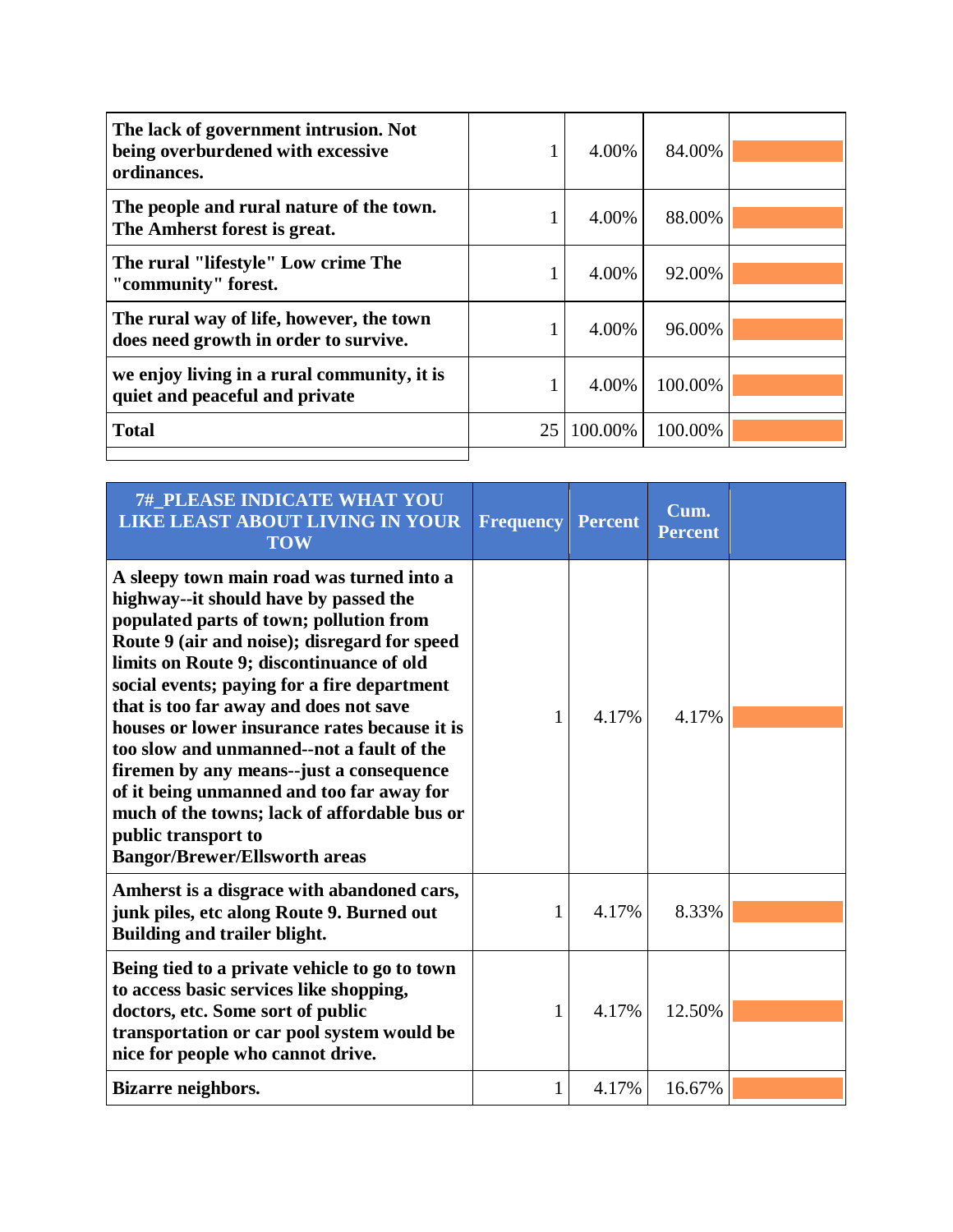| citizen apathy and complacency                                                                                                                                                                                                                                                                    | 1              | 4.17% | 20.83% |  |
|---------------------------------------------------------------------------------------------------------------------------------------------------------------------------------------------------------------------------------------------------------------------------------------------------|----------------|-------|--------|--|
| I'm very happy with the way things are in<br>our town.                                                                                                                                                                                                                                            | $\mathbf{1}$   | 4.17% | 25.00% |  |
| <b>Increasing thoughtless development</b>                                                                                                                                                                                                                                                         | 1              | 4.17% | 29.17% |  |
| Lack of cellular and internet coverage                                                                                                                                                                                                                                                            | 1              | 4.17% | 33.33% |  |
| N/A                                                                                                                                                                                                                                                                                               | $\overline{2}$ | 8.33% | 41.67% |  |
| No access to before/after school child care.<br>This makes it nearly impossible to have a<br>home where both parents work which could<br>be the reason that the school population is<br>as small as it is and why a large portion of<br>homes are for sale!                                       | 1              | 4.17% | 45.83% |  |
| No place to buy pizza                                                                                                                                                                                                                                                                             | $\mathbf{1}$   | 4.17% | 50.00% |  |
| No solid waste disposal in a local area,<br><b>Ambulance service comes from Ellsworth</b><br>when Eddington is closer. Network should<br>consider where call originates from.                                                                                                                     | $\mathbf{1}$   | 4.17% | 54.17% |  |
| <b>Property Taxes!!!!!!!</b>                                                                                                                                                                                                                                                                      | $\mathbf{1}$   | 4.17% | 58.33% |  |
| proximity to health services                                                                                                                                                                                                                                                                      | $\mathbf{1}$   | 4.17% | 62.50% |  |
| Route 9 truck traffic speeding and noise<br>along with tourist speeding along RT 9. Not<br>enough current local and state law<br>enforcement of speed limits on RT 9. If<br>current limits won't be enforced, lower the<br>speed limit through the built up section of<br><b>Amherst on RT 9.</b> | $\mathbf{1}$   | 4.17% | 66.67% |  |
| speed limits; poor cell phone service                                                                                                                                                                                                                                                             | $\mathbf{1}$   | 4.17% | 70.83% |  |
| Speed/traffic on roads                                                                                                                                                                                                                                                                            | 1              | 4.17% | 75.00% |  |
| speeding along route 9                                                                                                                                                                                                                                                                            | 1              | 4.17% | 79.17% |  |
| The lateness of checks being "held" after<br>payment of property taxes.                                                                                                                                                                                                                           | 1              | 4.17% | 83.33% |  |
| Too many private roads. The town should<br>take a greater role in taking over these<br>roads that meet town specifications.                                                                                                                                                                       | $\mathbf{1}$   | 4.17% | 87.50% |  |
| we are a long commute (daily) to work,<br>school, grocery store doctor's offices, etc.                                                                                                                                                                                                            | $\mathbf{1}$   | 4.17% | 91.67% |  |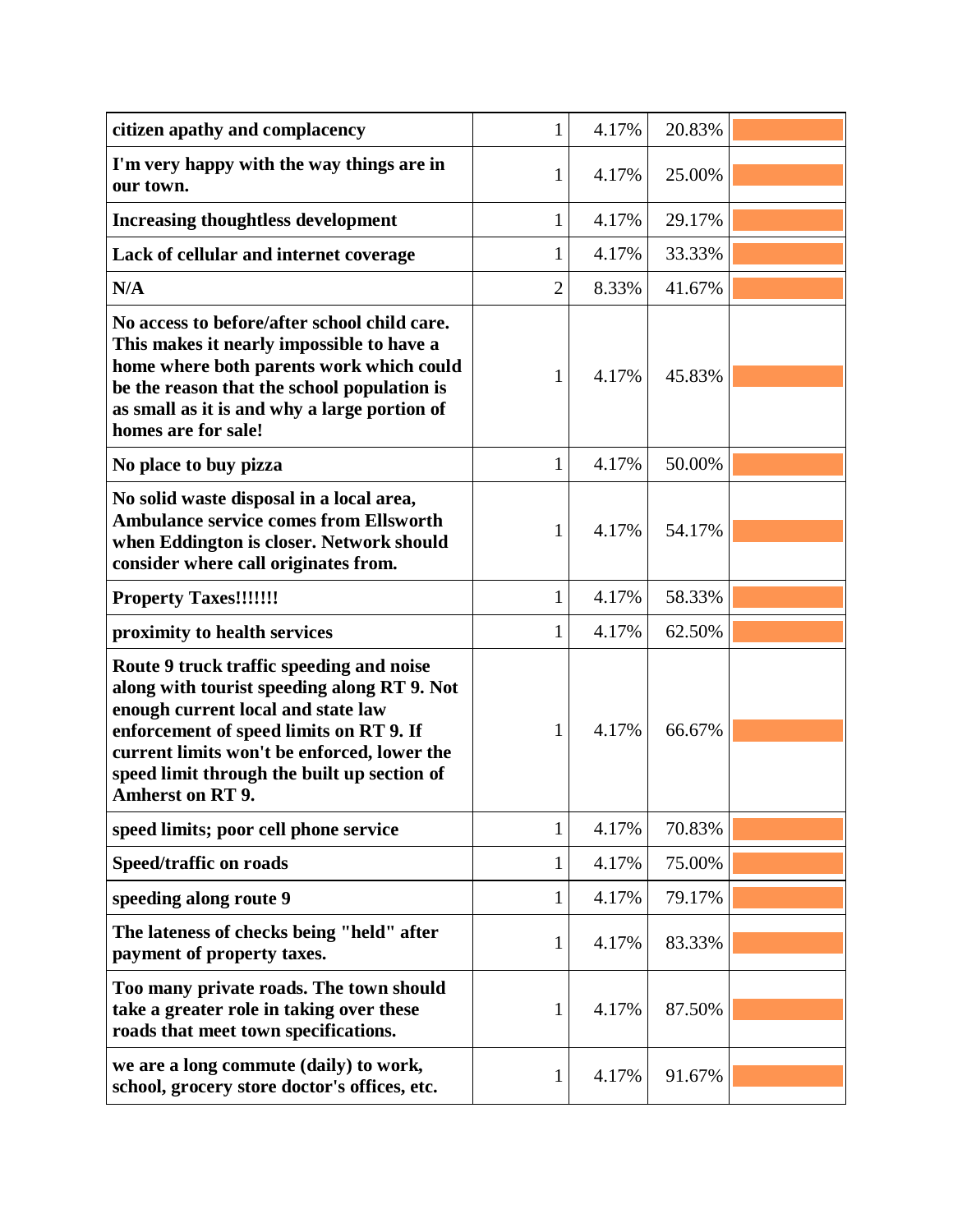| We have one place there because we like it!<br>Would like to see more support for fire<br>department (s) and we personally donate to<br>Aurora FD to help out. | 4.17% | 95.83%                 |  |
|----------------------------------------------------------------------------------------------------------------------------------------------------------------|-------|------------------------|--|
| wish we were closer to city "services" like<br>doctors, hospital, etc.                                                                                         | 4.17% | 100.00%                |  |
| <b>Total</b>                                                                                                                                                   |       | 24   100.00%   100.00% |  |
|                                                                                                                                                                |       |                        |  |

| 9# FEEL FREE TO MAKE ANY ADDITIONAL<br><b>COMMENTS HERE (USE ADDITIONA</b>                                                                                                                                                                                                                                                                                                                                                                                                                         | <b>Frequency</b> | Percent | Cum.<br><b>Percent</b> |  |
|----------------------------------------------------------------------------------------------------------------------------------------------------------------------------------------------------------------------------------------------------------------------------------------------------------------------------------------------------------------------------------------------------------------------------------------------------------------------------------------------------|------------------|---------|------------------------|--|
| A great place to raise a family. We are concerned about<br>the rising crime rate, often hard drug inspired. As<br>government regulations and etc. increase, wondering if<br>the 4 towns should hire and share a "town Manager" to<br>stay abreast of all that is needed and answerable to each<br>town's select people" at each town's monthly select board<br>meeting??? It is difficult to have "volunteers" running a<br>town in these times.                                                   | 1                | 9.09%   | 9.09%                  |  |
| Amherst is intimidated by certain indigent familys who<br>have created a visual blight, poaching, and drug dealing.<br>Surprised no one has reported this to Dept. Env. mgt.<br><b>Town goveners are Lame!!</b>                                                                                                                                                                                                                                                                                    | 1                | 9.09%   | 18.18%                 |  |
| I would really support organizing many of the local<br>towns into consolidated government.                                                                                                                                                                                                                                                                                                                                                                                                         | 1                | 9.09%   | 27.27%                 |  |
| In winter months it would be nice if our section of Route<br>9 could be plowed and cleared early - we leave our home<br>around 6 AM on weekdays - many storms Route 9 was<br>not very clear until Eddington.                                                                                                                                                                                                                                                                                       | 1                | 9.09%   | 36.36%                 |  |
| It would be great to have someone fill in for the town<br>clerk when she takes time off. Having to wait two weeks<br>to conduct business isn't very efficient.                                                                                                                                                                                                                                                                                                                                     | 1                | 9.09%   | 45.45%                 |  |
| I've always felt that a general practitioner doctor's office<br>would be a very useful addition to the towns. I wonder if<br>the Affordable Care Act might have made it more<br>feasible to attract one since more people are insured,<br>even if only for part of two or three days a week. Perhaps<br>the various town halls could offer up free clinic space to a<br>doctor willing to try it, or the state would come up with a<br>grant for a mobile x-ray/consultation unit that could visit | 1                | 9.09%   | 54.55%                 |  |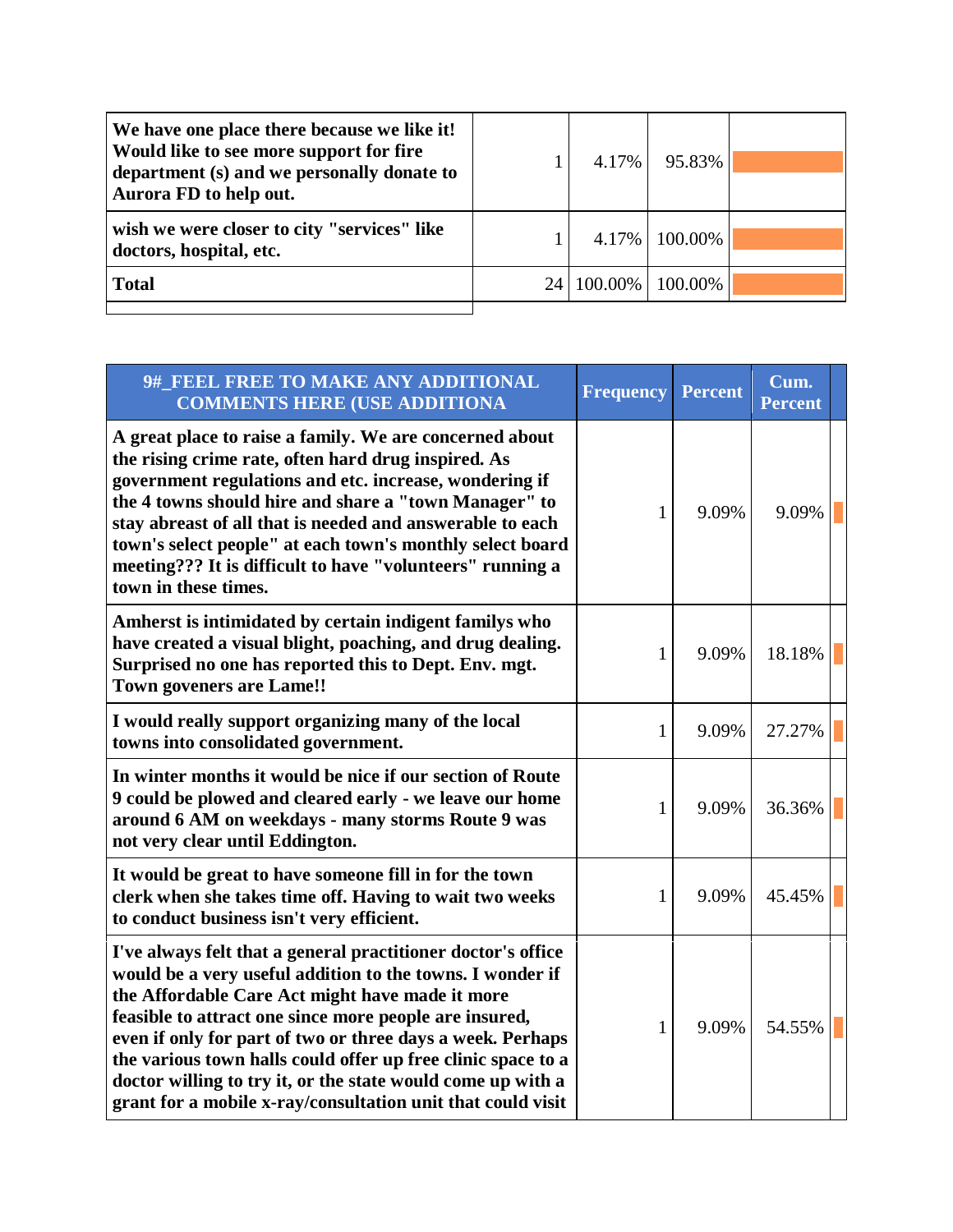| each town regularly, plus perhaps others nearby. Has the<br>feasibility of a "public transportation" bus that would<br>serve the towns on a regular, predictable schedule (even<br>if not every day) and route ever been investigated? Also,<br>very affordable technology exists now to harness<br>hydroelectric power from relatively shallow, slow moving<br>rivers without damming the flow.* It would be fortunate<br>if cost vs. our aggregate usage made such an investment<br>viable and the towns could find or borrow money to<br>invest in electric power generation for its residents, since<br>it is a utility used by all and the Union river flows<br>through all three towns. Excess capacity could be sold to<br>the Grid to help allay property taxes. The towns were not<br>served by the short-sighted sale of the Union River<br>Electric Co-op. This might be a way to regain some of the<br>well-paying local jobs that were lost in that transaction.<br>*The RivGen Power System has been developed to<br>generate electricity in smaller river sites that might<br>power remote communities. This device will work well in<br>shallow water situations and can be grouped by the<br>dozen as the situation dictates. The components of the<br>device are small enough to fit inside a shipping container<br>making it possible to easily transport each one to its<br>operating destination. At this stage each RivGen device<br>has a generating capacity of up to 25kW in a 7.5 foot per<br>second (2.25 meters/second) current. Info:<br>http://orpc.co/orpcpowersystem_rivgenpowersystem.aspx |              |       |         |  |
|-----------------------------------------------------------------------------------------------------------------------------------------------------------------------------------------------------------------------------------------------------------------------------------------------------------------------------------------------------------------------------------------------------------------------------------------------------------------------------------------------------------------------------------------------------------------------------------------------------------------------------------------------------------------------------------------------------------------------------------------------------------------------------------------------------------------------------------------------------------------------------------------------------------------------------------------------------------------------------------------------------------------------------------------------------------------------------------------------------------------------------------------------------------------------------------------------------------------------------------------------------------------------------------------------------------------------------------------------------------------------------------------------------------------------------------------------------------------------------------------------------------------------------------------------------------------------------------------------------------------------------|--------------|-------|---------|--|
| Let's avoid letting out of state developers such as wind<br>farms divide our community and ruin our resources for<br>resource development local people will not benefit from.<br>The town Clifton will take years to heal, just as the town<br>of Searsport and the propane tank controversy.                                                                                                                                                                                                                                                                                                                                                                                                                                                                                                                                                                                                                                                                                                                                                                                                                                                                                                                                                                                                                                                                                                                                                                                                                                                                                                                               | $\mathbf{1}$ | 9.09% | 63.64%  |  |
| Not being a full time resident, we feel we should not have<br>a major say in how Amherst is run. We are happy with<br>the way things are, however, including us in the survey<br>was a welcome gesture. Hope this helps!                                                                                                                                                                                                                                                                                                                                                                                                                                                                                                                                                                                                                                                                                                                                                                                                                                                                                                                                                                                                                                                                                                                                                                                                                                                                                                                                                                                                    | $\mathbf{1}$ | 9.09% | 72.73%  |  |
| Thank you for this opportunity to offer input.                                                                                                                                                                                                                                                                                                                                                                                                                                                                                                                                                                                                                                                                                                                                                                                                                                                                                                                                                                                                                                                                                                                                                                                                                                                                                                                                                                                                                                                                                                                                                                              | $\mathbf{1}$ | 9.09% | 81.82%  |  |
| The speed limit of 50 MPH on Route 9 through the<br>middle of Amherst is insane.                                                                                                                                                                                                                                                                                                                                                                                                                                                                                                                                                                                                                                                                                                                                                                                                                                                                                                                                                                                                                                                                                                                                                                                                                                                                                                                                                                                                                                                                                                                                            | $\mathbf{1}$ | 9.09% | 90.91%  |  |
| try to improve housing/neighborhood quality. Protect<br>(with ordinances) against people making their home a<br>junk yard.                                                                                                                                                                                                                                                                                                                                                                                                                                                                                                                                                                                                                                                                                                                                                                                                                                                                                                                                                                                                                                                                                                                                                                                                                                                                                                                                                                                                                                                                                                  | $\mathbf{1}$ | 9.09% | 100.00% |  |